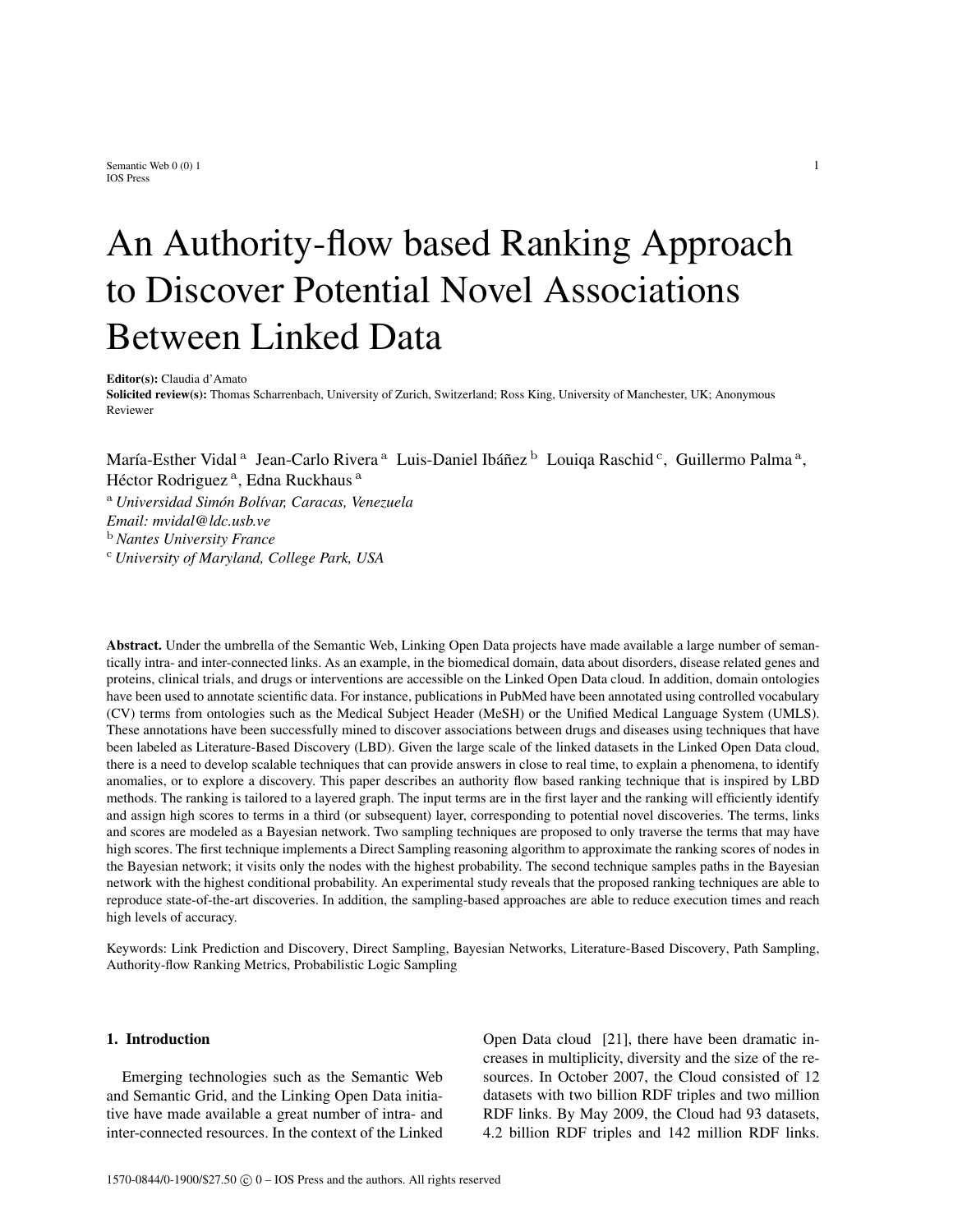Currently, there are approximately 13 billon triples over 200 datasets.

The life science resources are also a good exemplar of both dramatic growth and constant evolution. For example, gene expression data has grown exponentially, and many bibliographic resources have grown at a rate of 300% per year. PubMed  $^1$  and BIOISIS  $^2$ , the two largest interconnected bibliographic databases in biomedicine, illustrate the scale of scientific literature. PubMed publishes over 18.5 million references to journal articles, while BIOSIS makes available more than 20 million abstracts. These resources can be queried using query languages such as SPARQL<sup>3</sup>. SPARQL endpoints can be used to recover some of this data [21]; for example, this SPARQL endpoint  $4$  has been set up to access PubMed.

Many ontologies and controlled vocabularies have become available under the umbrella of the Semantic Web. Ontologies may be specified in different standard languages including XML  $<sup>5</sup>$ , OWL  $<sup>6</sup>$  and RDF  $<sup>7</sup>$ . On-</sup></sup></sup> tologies provide the basis for the definition of concepts and relationships that support global interoperability among Web resources. The health and life science domain have been particularly successfully in developing and exploiting ontologies. This includes MeSH (Medical Subject Headings) [31], Disease [8], Galen [35], EHR\_RM [9], RxNorm [44] and GO [13]. Ontologies can annotate concepts, describe their meaning, capture scientific knowledge. For example, MeSH terms are used by curators to annotate PubMed publications; during the annotation process, the ten or twelve most relevant MeSH terms that describe a publication are selected. Similarly, clinical trials published at Clinical Trials <sup>8</sup> may be annotated with MeSH, SNOMED and RxNorm.

Knowledge encoded in annotations, together with the knowledge represented within the ontologies, may provide the basis for new discoveries. For example, annotations shared by a group of genes have contributed to identify possible relationships between these genes [45,52]. Further, patterns between the MeSH terms annotating a set of publications have been used to discover potential novel associations between drugs and diseases [49]. The techniques to mine annotations to discover associations have been labeled as Literature-Based Discovery (LBD).

Given the large scale of the linked datasets in the Linked Open Data cloud, there is a need to develop scalable techniques that can provide answers in close to real time, to explain a phenomena, to identify anomalies, or to explore a discovery. This paper describes an authority flow based ranking technique [41,54] that is inspired by LBD methods. The ranking is tailored to a layered graph. The input terms are in the first layer and the ranking will assign scores to terms in a third (or subsequent) layer. The terms, links and scores are modeled as a Bayesian network. We devise a ranking technique that is able to assign high scores to potential novel associations.

Furthermore, given the size of the search space, and to reduce the effects of the number of available sources and annotations on the performance, we propose two approximate solutions named graphsampling and path-sampling. Our proposed sampling techniques rely on the Probabilistic Logic Sampling approach defined by Henrion [22]; they are able to efficiently infer the probability of a potential novel association between a drug and a disease. These techniques sample scenarios in a Bayesian network that models the topology of data connections, where nodes represent data entries. They also estimate ranking scores that measure how important and relevant are the associations between two terms; these scores correspond to the conditional probability of the node in the network that represents one of the two terms. In addition, the approximate techniques exploit information about the topology of the links and their ontology annotations, to guide the ranking process into the space of relevant and important terms. The main difference between the two sampling techniques relies on the search technique used to sample the events in the Bayesian network. In the graph-sampling technique, a breadth-first search strategy is followed to sample the nodes with the highest conditional probabilities; on the other hand, pathsampling follows a depth-first strategy to sample paths with the highest conditional probability.

We show the effectiveness of the ranking techniques as well as their efficiency in two domains. First, we empirically show how the proposed techniques can be used to identify meaningful associations between drugs and diseases. We use publications from PubMed, their MeSH annotations and the semantic types of the

<sup>1</sup>http://www.ncbi.nlm.nih.gov/pubmed/

<sup>2</sup>http://bioisis.net/

<sup>3</sup>http://www.w3.org/TR/rdf-sparql-query/

<sup>4</sup>http://labs.mondeca.com/

sparqlEndpointsStatus/details/bio2rdf-pubmed. html

<sup>5</sup>http://www.w3.org/TR/REC-xml/

<sup>6</sup>http://www.w3.org/TR/owl-ref/

<sup>7</sup>http://www.w3.org/TR/rdf-primer/

<sup>8</sup>http://clinicaltrials.gov/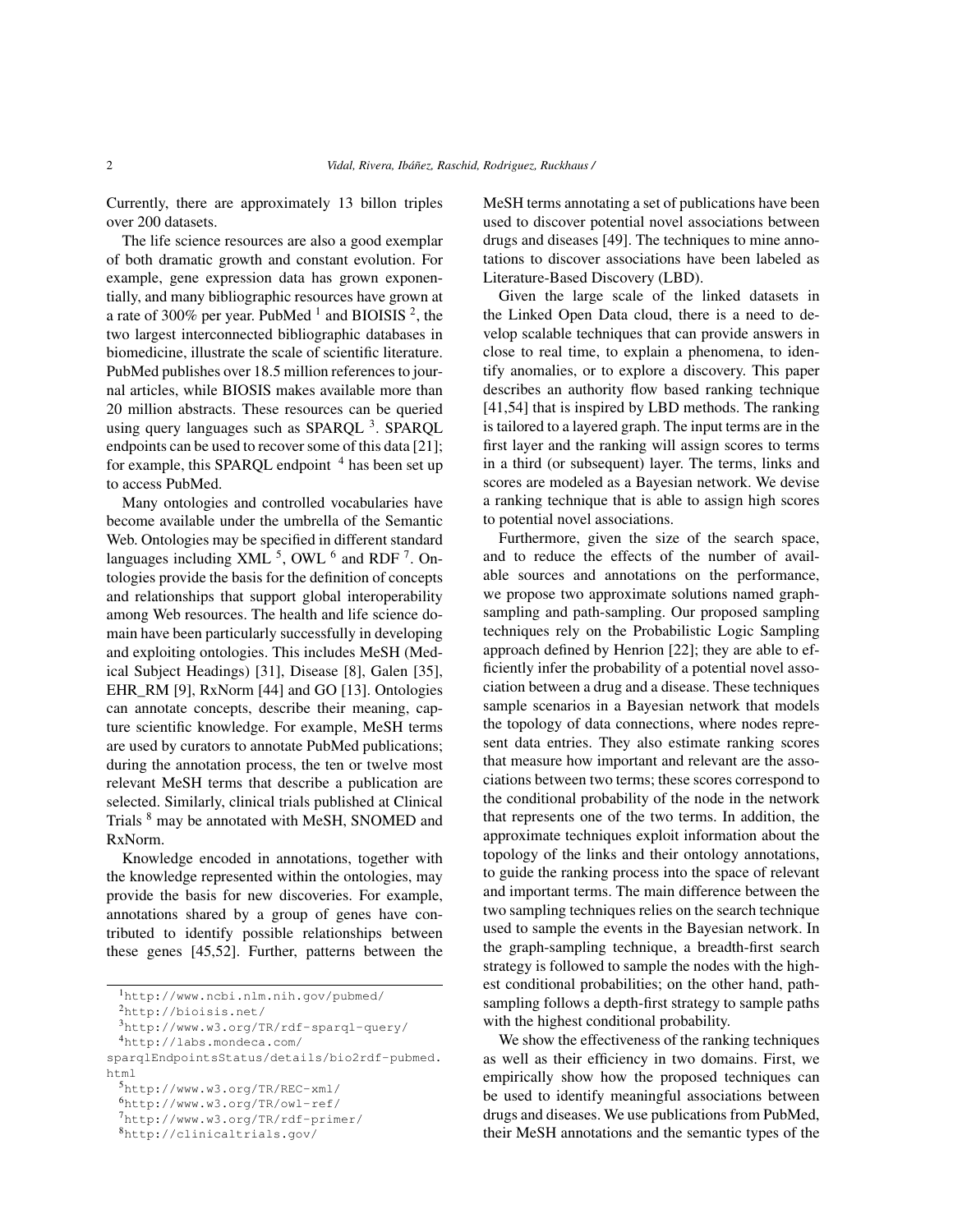MeSH terms represented in the Unified Medical Language System (UMLS); we also use different ground truth sets to verify the quality of the discovered relationships. We study four different MeSH terms that correspond to drugs or substances and verify that, in some cases, the accuracy of our techniques with regards to the ground truth sets is high, i.e., they may identify more than 70% of the objects discovered by the exact solution or reported as relevant by state-ofthe-art techniques or sources of data.

Second, we study the efficiency and effectiveness of the sampling techniques with respect to the exact solution in a bibliographic data domain; we observe that the precision of the sampling techniques may be up to 98%. The empirical results suggest that these ranking techniques provide an efficient and effective solution to the problem of mining annotated datasets in the Linked Open Data cloud.

We summarize our contributions as follows:

- An authority-flow metric able to distinguish terms that may correspond to novel discoveries.
- Two sampling techniques that efficiently traverse a Bayesian network, which represents authorityflows between the Web of terms and identify highly scored paths between terms.
- An extensive empirical study that reveals the benefits of using authority-flow metrics and sampling techniques, to discover or validate links.

This paper is composed of six additional sections. Section 2 illustrates techniques proposed in the area of Literature Based Discovery (LBD) by showing the discovery reported by Srinivasan et al. in [49], where *curcumin longa* was associated with retinal diseases. In Section 3, we compare existing approaches. Section 4 defines the authority-flow based ranking metric, and section 5 describes the sampling techniques that approximate the ranking metric scores. Section 6 reports our experimental results. Finally, we give our conclusions and future work in Section 7.

## 2. Motivating Example

Consider the area of Literature-Based Discovery (LBD), where by traversing scientific literature annotated with controlled vocabularies like MesH, drugs have been associated with diseases [49,51]. LBD can perform *Open* or *Closed* discoveries, where a scientific problem is represented by a set of articles that discuss an input problem (*Topic A*), and the goal is to



Fig. 1. Open Discovery Graph LBD

prove the significance of the associations between *A* and some other *C* topics discussed in the set of publications reachable from the initial set of publications relevant to *A*. Srinivasan et al. [49] followed this idea and improved the *Open* and *Closed* techniques by recognizing that articles in PubMed have been curated and heavily annotated with controlled vocabulary terms from the MeSH (Medical Subject Headings) ontology. Relationships between publications and terms are annotated with weights or scores that represent the relevance of the term in the document. MeSH term weights are a slight modification of the commonly used *TF-IDF* scores. Figure 1 illustrates a directed graph that models terms and publications visited during the evaluation of an *Open* discovery. Topic A is used to search on the PubMed site and retrieve relevant publications, named  $Pub<sub>A</sub>$ . Then, MeSH term annotations are extracted from publications in  $Pub<sub>A</sub>$ , and filtered by using a given set of semantic types of the Unified Medical Language System (UMLS)<sup>9</sup>; only MeSH terms of the UMLS types: (a) Gene or Genome, (b) Enzyme, or (c) Amino Acid are selected. This new set of MeSH terms is named  $B$  and is used to repeat the search on the PubMed site. Sets  $Pub_B$ ,  $C$  and  $Pub_C$  are built similarly, but,  $C$  terms are only of the UMLS types: (a) Disease or Syndrome, or (b) Neoplastic Process.

Srinivasan's algorithm implemented in the Manjal system [49], considerably reduces the space of intermediate results by taking into account just the top-M terms that annotate the curcumin's publications; i.e., only the top-M terms in the set  $B$  are considered in the search and the *TF-IDF* scores are used to compute these top-M terms. Nevertheless, it still requires human intervention to create intermediate datasets, and

<sup>9</sup>http://www.nlm.nih.gov/research/umls/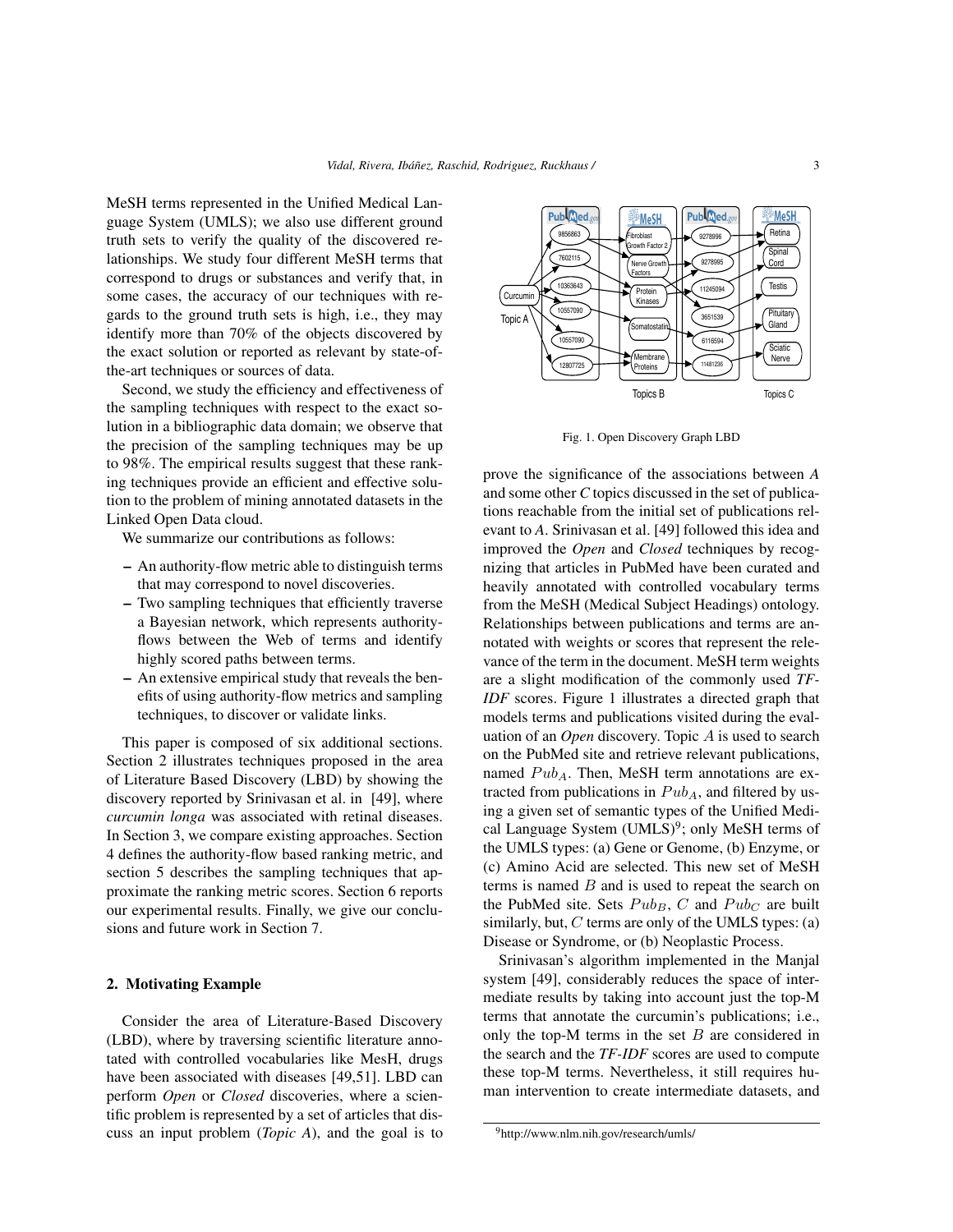may rank terms that do not conduce to potential novel discoveries. We propose an authority-flow based ranking metric that ranks all the intermediate nodes not only based on a local score, but also by considering the importance or authority of the terms that point to the ranked term. Similar to the Srinivasan's algorithm, the sub-graph that reaches the top-k potential novel nodes is comprised of highly ranked intermediate nodes, but these nodes will be also pointed by highly ranked nodes, and the number of these nodes is relatively small as we will see in our experimental study. Thus, this property provides the basis for our two sampling techniques that approximate the nodes that conduce to novel discoveries by just visiting a reduced number of nodes. We illustrate the usage of these techniques in the context of Literature-based Discovery and present an extensive experimental study that shows the effectiveness and efficiency of these techniques.

## 3. Related Work

## *3.1. Linking Open Data*

During the last years, communities from different areas have published data in the Cloud of Linked Data following the publication guidelines, and several Linking Open Data projects have been developed. However, the number of triples is still much larger than the number of links between them; by the time that this paper was written, there were billions of triples while there were only millions of links between them.

To specify links between data sources, the ontology voID [56] has been proposed; it enables the discovery and use of Linked Data, and provides the basis for our proposed approach. Additionally, with the goal of supporting the specification of the conditions to be satisfied by each pair elements to be linked, different declarative languages have been defined [19,57]. LinQL [19] extends SQL with the functionality to create links, and to define when two elements are synonyms, hyponyms or similar; it also provides the possibility to access SQL accessible knowledge bases, and to decide the semantic relationship between two terms. Silk-LSL [57] is defined on top of RDF and also supports the functionality of expressing the condition to be satisfied by synonyms, hyponyms or similar terms. Additionally, Silk-LSL offers a larger set of built-in functions as aggregations and weighting. Although these frameworks have been successfully used to link existing Cloud datasets, they do not provide built-in methods to semantically link two terms; however, methods as the one we propose in this paper, could be incorporated as new built-in functions, and thus, enhance their capabilities and effectiveness.

Furthermore, several Linking Open Data projects have been conducted, and different applications and algorithms to discover links between datasets have been developed. Also, a variety of systems to discover links and to use Linked Data to solve real-world problems in diverse domains, have been proposed. The Linking Open Drug Data (LODD) task has connected a list of datasets that includes disorders and disease genes [14], clinical trials [20] and drug banks [60]. The TWC LOGD Portal [7] provides access to Open Government Data [1]; Momtchev et at. [32] implemented PIKB that links pathway, genes, and publications to the Uniprot dataset and the LODD data; Raimond et al. [40] developed a tool to interlink music related data into the Web of Data; Kobilarov et al. [27] interlinked BBC data with DBpedia and MusicBrainz; and Hannemann et al. [18] describe a Linked Data service for data managed at the German National Library system; finally, Cheung et al. [5,47] report a Linked Data based system to support neuroscience research. Although the datasets created or accessed by these systems represent a valuable contribution to the Cloud, the majority of the discovered links represent direct connections, created by applying similarity metrics or named entity resolution techniques. Additionally, none of the existing link discovery techniques make use of information about the link structure to identify connections. In this paper, we propose an alternative approach that relies on authority-flow based ranking techniques and makes use of the topology of the links and their annotations, to assign the highest ranking scores to the paths that correspond to potential novel associations.

#### *3.2. Link Prediction and Ranking Approaches*

Several descriptive and predictive inference tasks based on link structure as well as on the semantics encoded in the ontological annotations of the entries, have been proposed to discover potential novel associations between data entries [12,17,23,24,28,36,45]. In general, the idea is to perform random walks in the space of possible associations and discover those that satisfy a particular pattern; correspondences between the discovered patterns are measured in terms of similarity functions. In [16], heuristics are used to discover relevant subgraphs within RDF graphs; relationships among the metadata that describe nodes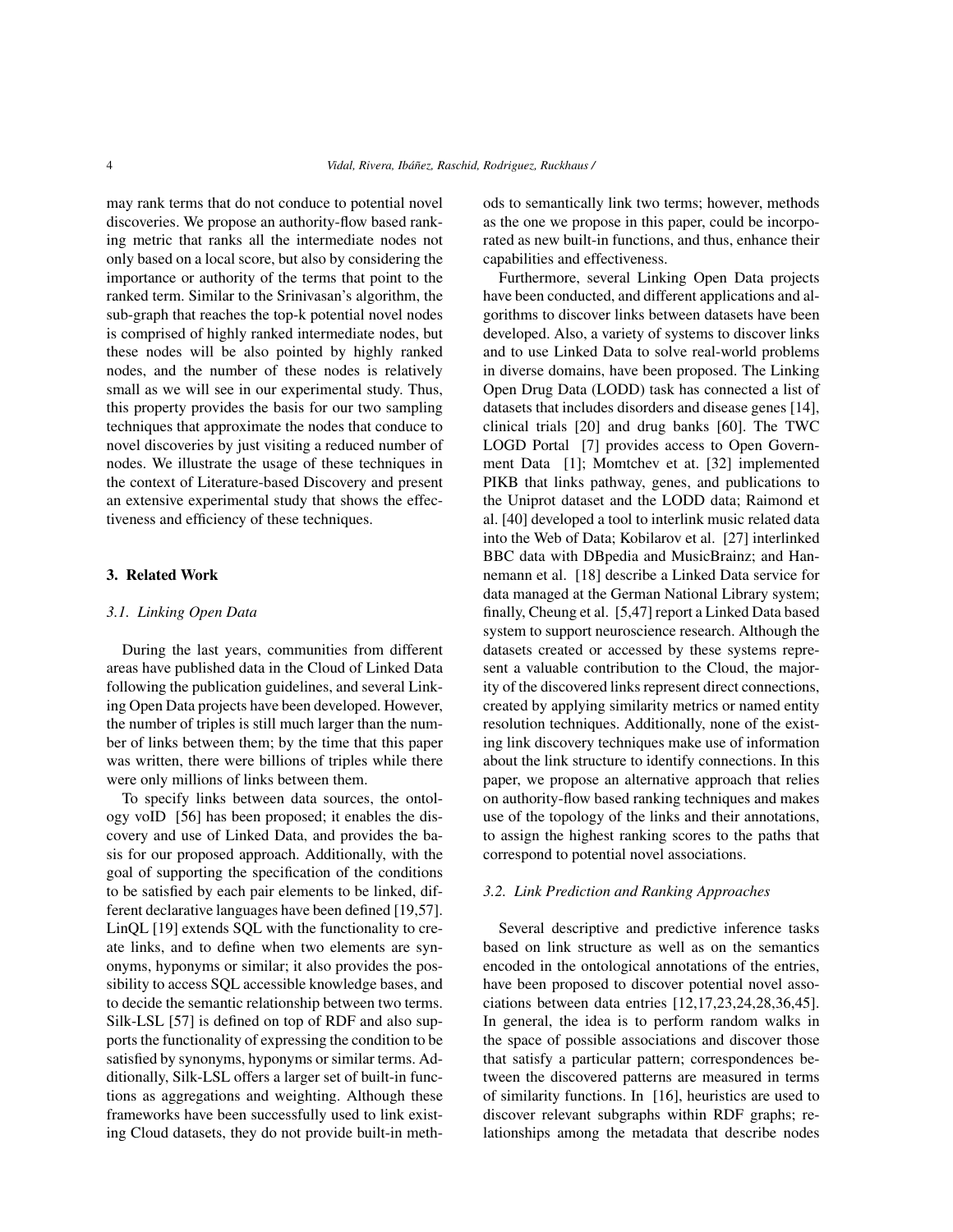are used to discover relevant relationships among entities. To decide if two objects are semantically similar, Jeh et. al. [24] propose a measure that reflects when two objects are similar based on the relationships that they hold with similar objects. Yan et al. [17] developed strategies to efficiently search subgraphs that are similar to a given query graph. Barna et al. [45] describe a greedy algorithm that generates the dense subgraph of the graph that represents known connections between genes to discover potential novel associations. Parundekar et al. [36] propose a learning technique to generate semantic descriptions of available datasets, and link the instances of these datasets to existing data in the Cloud. Hu et al. [23], and Kuramochi and Karypis [28], describe efficient algorithms to discover subgraphs (patterns) that occur in graphs and to aggregate them. Finally, Toupikov et al. [53] propose the usage of source formal descriptions provided in voiD documents, to efficiently implement link analysis ranking metrics like PageRank [2] and HITS [26], and use the ranking scores for measuring popularity of the linked datasets. A weight function is defined to represent user preferences for going from one dataset to another, and this function is included into Page-Rank and HITS to obtain more precise rankings. In any case, the importance of a node is dissipated whenever the out-degree of the node is high. In this paper we also propose an authority-flow based ranking technique, but this technique ranks paths between data terms, and the authority of one node is computed in terms of score functions that measure how important is a link between two nodes. Additionally, because we want to identify potential novel associations between terms, the importance of a node, not necessarily should be dissipated among all the nodes to which it is linked. For example, the MeSH term *Luteinizing Hormone* indexes 45,068 publications in the curcumin layered graph presented in Section 2. Based on the PageRank metric the importance that this term should transfer to its children, should be reduced proportionally to this number of links; however, in the sub-graph that comprises the top-5 novel MeSH terms identified by the Srinivasan's algorithm, *Luteinizing Hormone* is part of 21,589 paths. Considering that 481 MeSH terms annotate the curcumin's publications and the number of paths that reach these top-5 terms is 2,662,887, this term is one out of 481 and conduces to almost 1% of the paths that reach the top-5 terms; so, it should be highly ranked as well as their descendant nodes. To model this situation, our ranking metric does not penalize the importance of a node when the degree of the node is high, and it is able to highly rank terms as *Luteinizing Hormone*. Finally, the proposed techniques exploit the semantic encoded in the annotations and the topology of the graph induced by the data links, to discover the associations with the highest scores. Annotations as well as the topology of the layered graphs are considered during both the computation of the score functions and the computation of the metric values for each node of the graph. Thus, whenever a node is annotated with a large number of terms, or these terms are close in the ontology used to annotate the publications, the score function will take high values; similar if a node is pointed by a large number of highly ranked nodes, its score will be high whenever these nodes are semantically relevant for it. For example, in case of links between publications and their MeSH terms annotations, a publication will have high values of the metric, if the MeSH terms that index this publication also index a large number of other publications in the same layer of the graph, and they have high scores. On the other hand, a MeSH term will have high metric values if it has been used to annotate a large number of publications, and these publications have been annotated with similar MeSH terms. Note that although PageRank and HITS are able to capture importance and relevance of the terms, they do not reflect the type of information that the score function can reflect.

We illustrate the usage of our techniques in two domains: life science and bibliographic data; however, our hypothesis is that these techniques could also be used in other domains, e.g., in social networks such as Facebook or Twitter, to discover relevant associations or trends. Recently, Moore et al. [33] propose a random walks based approach able to highly rank nodes in a graph that may be useful for a given node, or explain how two nodes are related in the graph. Shortest paths between the input nodes are computed to solve these two problems. The top-k solutions are computed among the shortest paths and based on weights of the nodes which are computed in terms of the degrees of a node; thus, topology of the graph is considered. This metric could be used to explain the results suggested by our approach; nevertheless, because our approach relies on layered acyclic directed graphs where all the paths have the same length and the direction of edges represent different types of connections between concepts, applying this shortest path undirected based approach may not significantly contribute to solve the problem of highly ranking the most potential relevant paths or identifying them efficiently. On the contrary, we are interested in distinguishing portions of the orig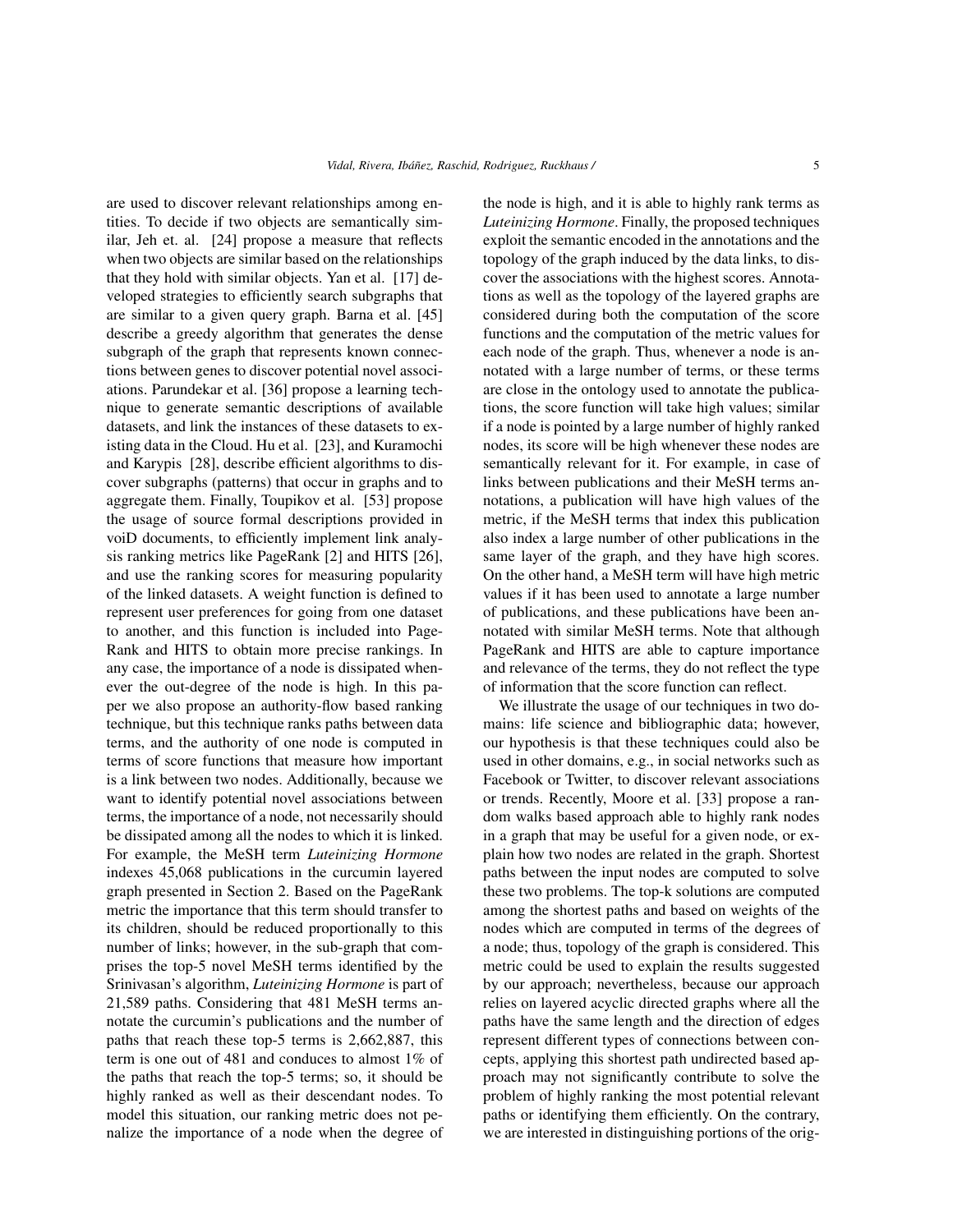inal graph that comprise the relevant or novel terms. Empirically, we have observed that our studied layered graphs are comprised of only a small number of target terms that may correspond to potential discoveries and the sub-graphs that reach these target objects are very dense. For example, the layered graph for the term curcumin presented in Section 2 is comprised of 24,455,484 paths that reach 570 target terms in the last layer of the graph; however, the top-5 terms discovered by the Srinivasan's algorithm are part of a subgraph with 2,662,887 paths, i.e., less than 1% of the target terms are reached by over 10% of the paths of the graph. Thus, instead of a metric able to rank among the target nodes, the ones that are reachable from nodes with high degrees, we need a metric able to discriminate the top-k nodes that are part of dense sub-graphs.

## *3.3. Approximate Inference*

A typical inference task in a Bayesian network is to compute the posterior probability of a set of nodes given some observed values of evidence. Several algorithms have been developed to efficiently perform exact inference in a Bayesian network [3,6,15]; however, exact inference in large and complex networks may be intractable, and approximate solutions have been defined [22,30,34,62]. Commonly approximate Bayesian network inference algorithms rely on Monte Carlo algorithms to generate a set of randomly selected nodes according to some known distribution, and then approximate probabilities based on the frequencies of appearances in the sample. The main challenge of these algorithms is to reach estimates that satisfy the required confidence levels and are consistent with the network evidence values, while the size of the sample remains small; several approaches have successfully achieved this goal and depending on the properties of the Bayesian network, their performance and quality can be quite good [4,11,22,30,34,50,62]. Based on these techniques, we devise two sampling techniques that follow two different search strategies, and provide an efficient and effective solution to the Literature-Based Discovery problem.

Finally, sampling techniques have been also applied to the problem of estimating authority-flow metrics. Fogaras et. al. [11] implement a Monte-Carlo based method to approximate personalized PageRank scores. They sample paths whose length is determined by a geometric distribution. Paths are sampled from a Web graph based on a probability that represents whether objects in the paths can be visited by a random surfer. This approach approximates PageRank; however, it is not applicable to our proposed approach because the length of the paths is determined by the number of layers in the results graph, which in our case is fixed and cannot be randomly chosen. In contrast, our techniques sample objects in a layer graph of  $n$  layers, and the search is performed layer by layer, until the last layer of the graph is visited. Objects with higher probability to be visited by a random surfer, and links between these objects will have greater chance to be chosen during the sampling process. Thus, the techniques may be able to only traverse relevant paths of length  $n$ which may correspond to relevant discoveries.

## 4. A Ranking-flow based Solution to Discover Semantic Associations

We propose ranking-flow based solutions to the problem of semantic association discovery. The proposed techniques take advantage of existing links between data published on the Cloud of Linked Data, or make use of annotations with controlled vocabularies such as MeSH, GO, PO, etc. We present an exact solution and two approximate sampling-based techniques, which have been implemented in BioNav [55].

The exact ranking technique extends existing authorityflow based metrics like PageRank, ObjectRank and their extensions of layered graphs [41]. This ranking approach assumes that portions of Linked Data comprise a layered graph, named layered Discovery Graph, where nodes represent published data and edges correspond to intra- or inter-dataset links.

A layered Discovery Graph,  $lgDG=(V_{lg}, E_{lg})$ , is a layered directed acyclic graph, comprised of a finite number k of layers,  $L_1, \ldots, L_k$ . Layers are composed of data entries that point to data entries in the next layer of the graph; data entries are filtered, and a link between the same two objects is represented at most in one layer of the graph. Data entries in the  $k$ -th layer (last layer) are called target objects. Authority-flow based metrics rank the target objects, and these scores are used to identify relevant associations between objects in the first layer and target objects.

Figure 2 illustrates an example of a layered Discovery Graph that models the Open Discovery Graph in Figure 1. In this example, odd layers are composed of MeSH terms while even layers are sets of publications. Also, an edge from a term *b* to a publication *p* indicates that *p* is retrieved by the PubMed search engine when *b* is the search term. Finally, an edge from a publication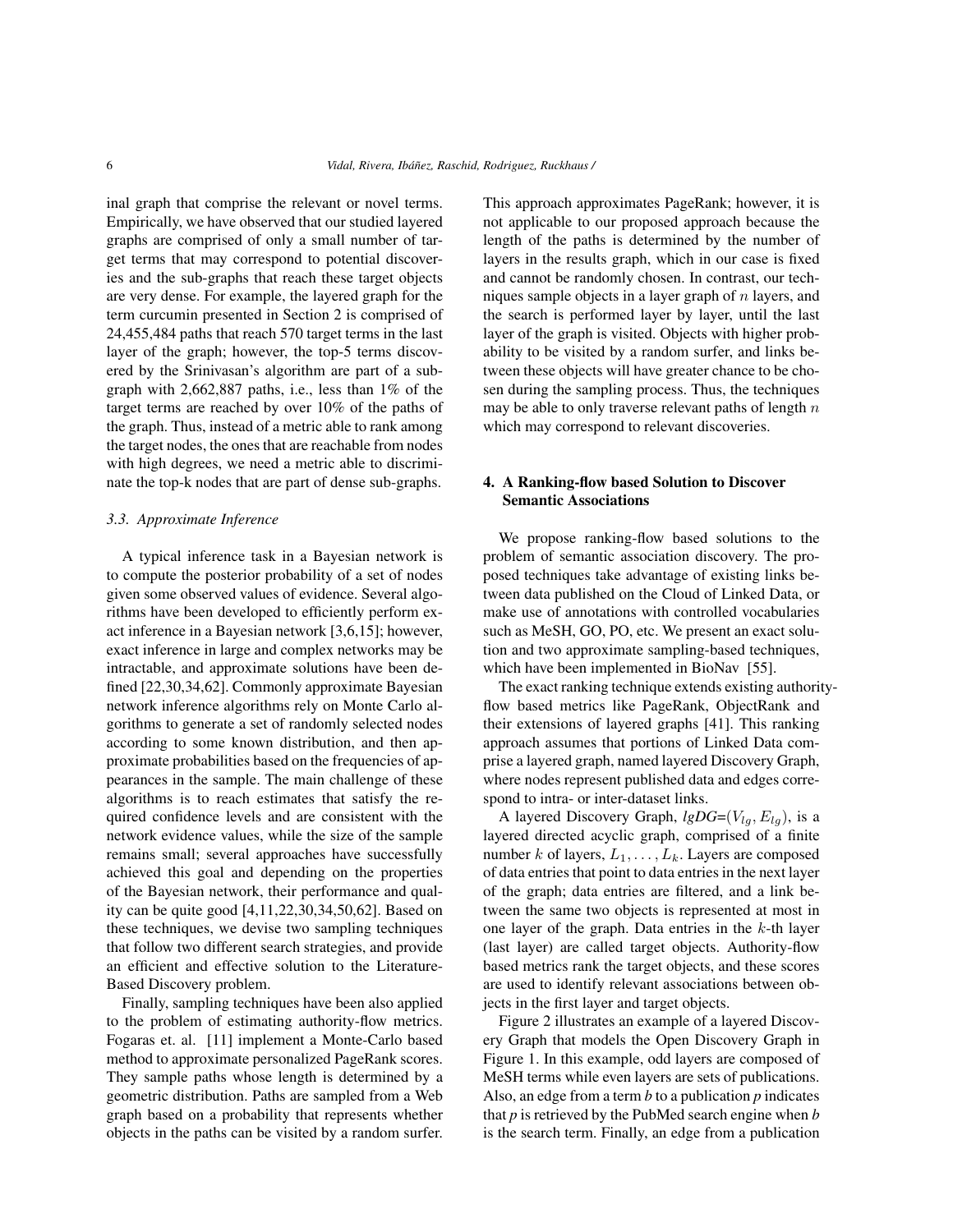*p* to a term *b* represents that *p* is annotated with *b*. Each edge  $e = (b, p)$ (resp.,  $e = (p, b)$ ) between the layers  $l_i$ and  $l_{i+1}$  is annotated with the *TF-IDF* score; this value either represents how relevant is a term b in the collection of documents in  $l_{i+1}$ , or a document relevance regarding a set of terms. The path of thick edges connects Topic *A* with C3; the value 0.729 corresponds to the authority-flow score and represents the relevance of the association between Topic *A* and C3. B and C terms are filtered based on different criteria, so, never a link between the same publication and MeSH term will appear more than once in the graph.



Fig. 2. A layered Discovery Graph

Given a layered Discovery Graph  $lgDG=(V_{la}, E_{la})$ of k layers, the authority-flow scores of the target objects are formally defined as a ranking vector  $R$ :

$$
R = M^{k-1} \times R_{ini} = \left(\prod_{l=1}^{k-1} M\right) \times R_{ini} \qquad (1)
$$

where,  $M$  is a transition matrix and  $R_{ini}$  is a vector with the scores of the objects in the first layer of the graph. An entry  $M[u, v]$  in the transition matrix M, where  $u$  and  $v$  are two data objects in  $lgDG$ , corresponds to  $\alpha(u, v)$  or is 0.0. The value  $\alpha(u, v)$  is calculated according to a score function that considers semantics encoded in the link, e.g., if the link represents that a publication is annotated with a MeSH term, then this score may reflect relatedness between this annotation and the rest of the annotations of the publication.

$$
M[u, v] = \begin{cases} \alpha(u, v), \text{ if } (u, v) \in E_{lg}, \\ 0.0, \text{ otherwise.} \end{cases}
$$
 (2)

Furthermore, score functions represent information about the topology of the graph in a way that nodes with high values of the metric lgWP are linked by many nodes or linked by highly scored nodes. For example, in Figure 2, C3 is pointed by relevant nodes. In the context of LBD, we use this metric to discover novel associations between a topic *A* and MeSH terms in the last layer of the *lgDG*.

#### *4.1. Score Functions*

We consider two types of score functions in the *layered graph Weighted Path Count* (lgWP) metric: the *TF-IDF* score function of a link between a and b denotes how important or relevant is a for the type of concepts to which b belongs [46]; the *taxonomic* score function reflects relevance of  $a$  to  $b$  in terms of how similar are to b the rest of the concepts that are associated with a. Formally, these functions are defined as follows:

Consider an edge  $e=(a,b)$  between nodes a and  $b$  in layers  $l_{i-1}$  and  $l_i$ , respectively. The *TF-IDF* score function for e,  $tf$ -idf(a,b,l<sub>i-1</sub>,l<sub>i</sub>) is equal to  $(w(a, l_{i-1}, l_i) \times C(l_{i-1}, l_i))$ , where  $w(a)$  is equal to  $A(a, l_{i-1}) \times B(a, l_i)$  and:

 $-A(a, l_{i-1})$ : is the augmented document frequency of a which is defined as

$$
A(a, l_{i-1}) = 0.5 + 0.5 \times \left(\frac{tf(a, l_{i-1})}{tf_{max}(l_{i-1})}\right)
$$
 (3)

where,  $tf(a, l_{i-1})$  is the frequency of a in layer  $l_{i-1}$ , and  $tf_{max}(l_{i-1})$  is the maximum frequency of any node in  $l_{i-1}$ . A value close to 1.0 indicates that node *a* frequently appears in layer  $l_{i-1}$ .

- $B(a, l_i)$ : inverse term frequency  $log_2(\frac{N(l_i)}{Np(l_i)})$  $\frac{N(l_i)}{Np(l_i)}$ ), where  $N(l<sub>i</sub>)$  is a finite number that corresponds to the cardinality of the domain of nodes in  $l_i$ , and  $N_p(l_i)$  corresponds to the number of nodes in  $l_i$ that are associated with node a.
- $C(l_{i-1}, l_i)$ : is a cosine normalization for all the nodes in layer  $l_{i-1}$ , i.e.,

$$
C(l_{i-1}, l_i) = \frac{1}{\left(\sum_{a' \in l_{i-1}} w(a', l_{i-1}, l_i)^2\right)^{1/2}}
$$
\n(4)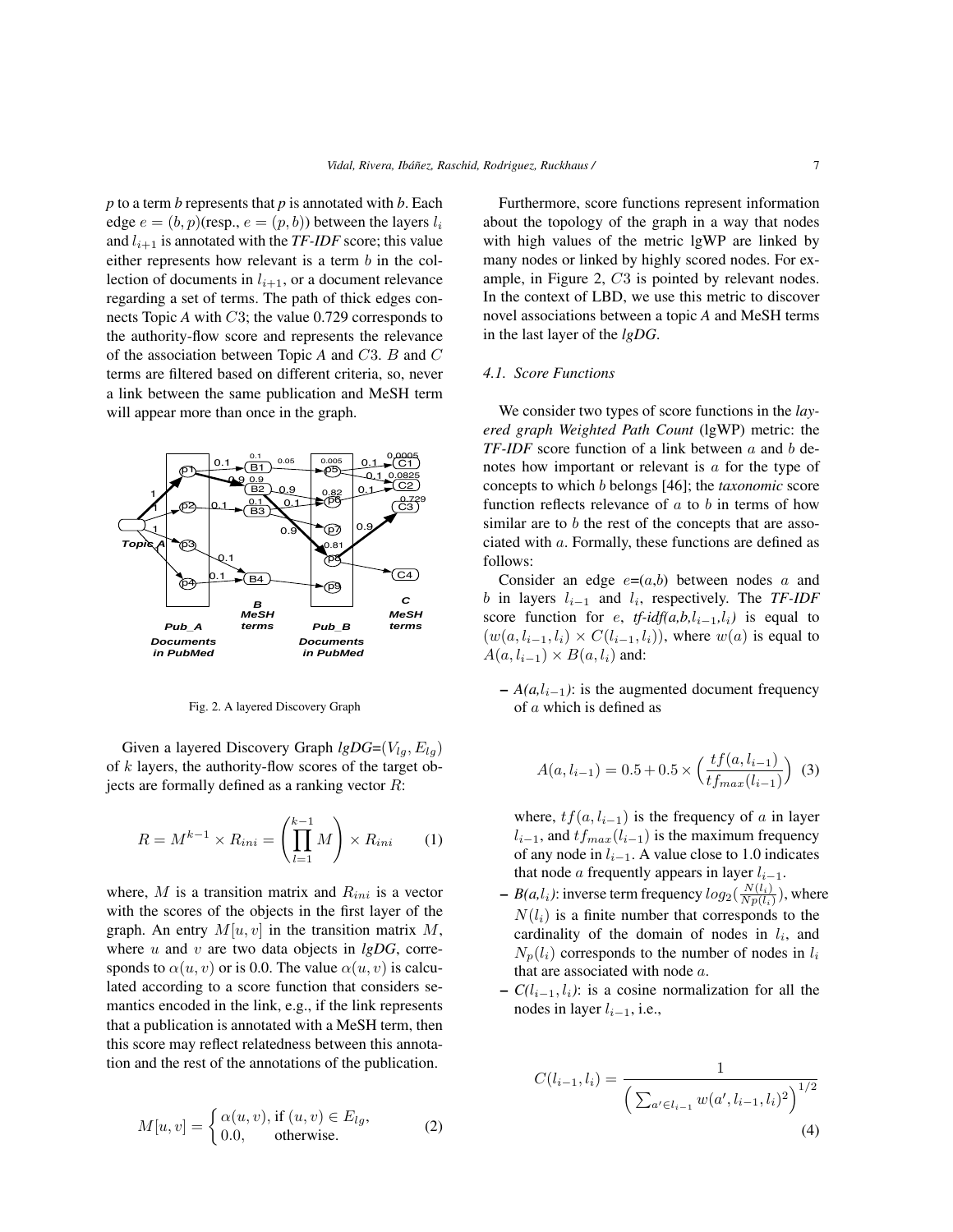Labels of edges of the Layered Discovery Graph in Figure 2 illustrate the values of the *TF-IDF* score function; a value close to 1.0, for example *tf-idf(p1,B2)*, indicates that publication  $p1$  has more annotations that the rest of the publications in *PUB\_A*; assuming that annotations are done by experts, this is an indication that a large number of MeSH terms properly describe the publication. Furthermore, the *taxonomic* score function assumes that nodes in layer  $l_i$  are part of a taxonomy, and captures the taxonomic distance between the nodes in layer  $l_i$  that are related to node a. Thus, the *taxonomic* score function for e, *tf-idf(a,b)* is equal to  $(w(a, l_{i-1}, l_i) \times C(l_{i-1}, l_i) \times d_{tx}(a, b)),$ where,  $d_{tx}(a, b)$  corresponds to the average of the taxonomic distance values between b and nodes in layer  $l_i$  that are associated with  $a$ , i.e.,

$$
d_{tx}(a,b) = \frac{1}{t} \sum_{b' \in l_i} d(b,b')
$$
 (5)

where,  $t$  is the number of nodes in layer  $l_i$  that are related to a, and  $d(b, b')$  is the value of the taxonomic distance between  $b$  and  $b'$ . In the following example, we consider a metric based on the similarity function proposed by Pekar and Staab [38] that captures the ability to represent the taxonomic distance between two vertices with respect to the depth of the common ancestor of these two vertices; nevertheless, any other taxonomic distance metric or semantic similarity function could be used to capture the relatedness of two terms in an ontology [25,29,37,39,42,58]. In addition to the annotation information considered by the *TF-IDF* score function, the *taxonomic* score function reflects the relatedness of the terms used to annotate a publication; a value close to 1.0 indicates that the publication may have a large number of related or similar MeSH annotations. Assuming annotations are done by experts, this is an indication that a large number of related MeSH terms describe the publication. To illustrate the impact on the score values of the topology of the MeSH ontology used to annotate PubMed publications, consider the publication with PMID 15493372 which is annotated with the MeSH terms *Isoenzymes*, *Arachidonate 5-Lipoxygenase*, *Cyclooxygenase*; because this publication is annotated with only three MeSH terms of the UMLS types: (a) *Gene or Genome*, (b) *Enzyme*, and (c) *Amino Acid*, the *TF-IDF* score function value is 0.26. However, if the topology of MeSH is considered, the *taxonomic* score function is able to reflect that the link between this publication and the MeSH term *Cyclooxygenase 2* has a greater score (0.08); this is consistent with the fact that this term is the closest in the taxonomy to the other two terms, and it best represents the content of the publication. Currently, our *taxonomic* score functions are defined for existing specifications of *polyhierarchy* biological ontologies such as, MeSH or SNOMED-CT, where under the *Closed World Assumption*, a node classification is the inference task needed to compute a score function value. Considering a more general approach based on *Open World Assumption* will require first, the adaptation of existing biomedical ontologies and then, the extension of ontology similarity metrics to measure with certain degrees of uncertainty, unknown facts that cannot be inferred from the concepts represented in the ontology. This extension would enhance expressiveness and accuracy of the ontologies and our discovery process; however, it is out of the scope of this paper.

## 5. Approximate Techniques to Discover Semantic Associations

Although rankings induced by an authority-flow based metric may distinguish relevant associations, the computation of this ranking may be costly. Thus, to speed up this task, we propose sampling-based techniques that extend the Probabilistic Logic sampling approach [22] and traverse only nodes in the layered graph that may conduce to highly ranked objects. We briefly summarize the Probabilistic Logic sampling, next, we define the Estimate Relevant Links problem; finally, we present two approximate solutions.

#### *5.1. Probabilistic Logic Sampling*

Bayesian networks are directed acyclic graphs comprised of nodes or random variables and arcs that correspond to direct probabilistic dependencies between them. Bayesian networks encode joint probability distributions over a set of finite nodes or random variables, which are computed as products of the conditional probabilities of the variables given their parents in the network. Nodes are conditionally independent of their predecessors, given their parents, i.e., nodes are conditionally independent of their nondescendants and all other nodes in the network, given their parents, children and children's parents [43]. To overcome intractability of exact inference solutions in Bayesian networks, several approximations have been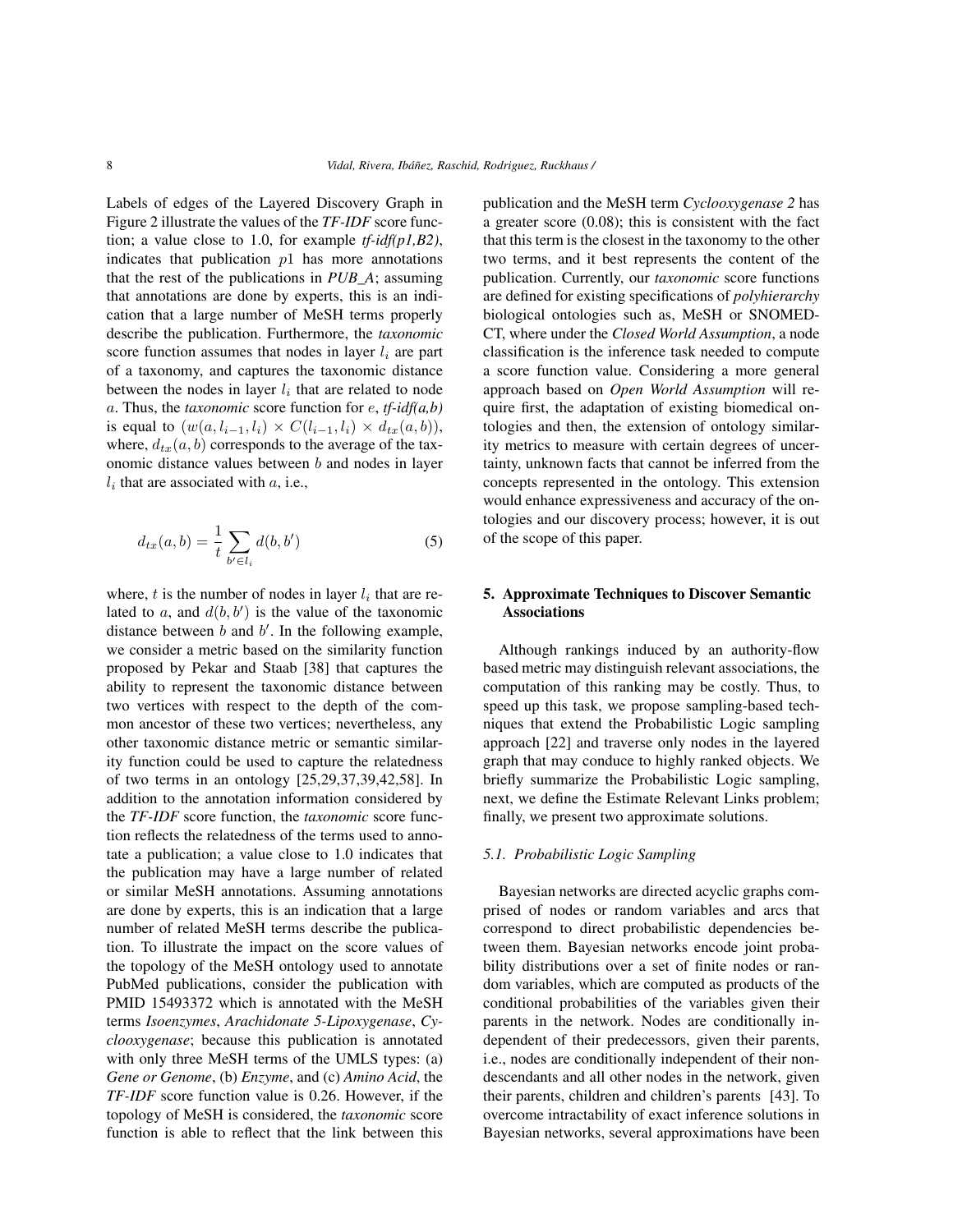proposed [15]. The Probabilistic Logic sampling proposed by Henrion [22] is the simplest approximate approach where a set of randomly generated samples of the network are generated during one iteration of the sampling; approximate probabilities of the query variables are computed according to the frequencies of the nodes sampled during the sampling process; the influence arrows are considered during both the sampling and the computation of the approximate probabilities. This process is repeated  $r$  times, where  $r$  is a finite number, where different scenarios are generated for each sample; the probability of x,  $Pr(x)$ , after sampling  $r$  scenarios is the average of the probability of  $x$ in the scenario s,  $Pr(x)^s$ , in which the variable x was true, i.e.,

$$
Pr(x) = \frac{1}{m} \sum_{s=1}^{r} Pr(x)^s
$$
 (6)

For each conditional probability,  $Pr(x|y)$  the Probabilistic Logic sampling approach proposes to generate a sample for each of the independent parameters, i.e.,  $Pr(x|y)$  and  $Pr(x|\bar{y})$ , ensuring that samples of  $Pr(x)$ can also be done after their parents,  $Pr(y)$  and  $Pr(\bar{y})$ , are sampled. Thus, conditional probabilities represent the conditional dependencies that the sampling process needs to respect. Although Probabilistic Logic sampling has shown to work very well when no prior evidence has been observed [15], the performance and quality of the approach can be impacted by the strategy followed to perform the search. In this work, we propose two sampling techniques that rely on the Probabilistic Logic sampling approach, but implement two different search techniques to sample the nodes in the Bayesian network. In the graph-sampling technique, a breadth-first search strategy is followed to sample the nodes with the highest conditional probabilities; pathsampling respects a depth-first strategy to sample paths with the highest conditional probability.

## *5.2. Approximating Potential Relevant Associations*

Problem Estimate Relevant Associations: Given a layered Discovery Graph,  $lgDG = (V_{lg}, E_{lg})$ , the computation of highly ranked target objects is reduced to estimating a subgraph  $\overline{lgDG}$  of  $lgDG$ , so that with high confidence (at least  $\delta$ ), the relative error  $\varepsilon$  of the distance between the top-k target objects in  $lgDG$ , i.e., the expected top-k  $E(top_k)$ , and the exact top-k target objects in  $lgDG$ , i.e.,  $top_k$  is at least  $\delta$ , i.e.,

$$
Pr(|top_k - E(top_k)| \le \varepsilon) \ge \delta \tag{7}
$$

A set  $SS = \{lgDG_1, ..., lgDG_m\}$  of independent and identically distributed (i.i.d.) subgraphs of  $lgDG$  is generated. Then,  $lgDG'$  is computed as the union of the m subgraphs. Each subgraph  $lgDG_i$  is generated using a sampling technique on a Bayesian network that models all the navigational information encoded in lgDG and in the transition matrix *M* of the authority-flow metric. We propose two sampling techniques: *graph-sampling* and *path-sampling*. Graphsampling is based on a Direct Sampling technique over the Bayesian network, that generates the most relevant sub-graph  $lgDG_i$  by visiting the most relevant nodes in the Bayesian network. The second sampling approach follows a Monte-Carlo technique on the Bayesian network to just produce the paths with the highest conditional probability to be traversed.

Given a layered graph, a Bayesian network is formally defined as follows:

A Bayesian network *BN=(VB,EB)* for a layered Discovery Graph  $lqDG$ , is built as follows:

- *BN* and lgDG are homomorphically equivalent, i.e., there is a mapping *f*:  $VB \rightarrow V_{lg}$ , such that,  $(f(u), f(v)) \in E_{lq}$  iff  $(u, v) \in EB$ .
- $-$  Nodes in  $VB$  correspond to discrete random variables that represent if a node is visited or not during the discovery process, i.e.,  $VB = \{X \mid X \text{ takes }$ the value 1 (true) if the node  $X$  is visited and 0 (false), otherwise}.
- Each node X in *VB* has a conditional probability distribution $10$ :

$$
Pr(X \mid Par(X)) = \sum_{j=1}^{n} \alpha \Big(f(Y_j), f(X)\Big) \times Pr(Y_j) \times Y_j
$$
\n(8)

where,  $Y_i$  is the value of the random variable that represents the  $j$ -th parent of the node  $X$  in the previous layer of the Bayesian network,  $Y_i$  can be 0 or 1; n corresponds to the number of parents of  $X$ . The value  $\alpha(f(Y_i), f(X))$  represents values of the score function of the edge  $(f(Y_j), f(X))$ ; the score function can be *TF-IDF* or *taxonomic*, and it corresponds to an entry in the transition matrix  $M$ . It is seen as the probability

 $10$ *Par(X)* represents the parents of X in the Bayesian network.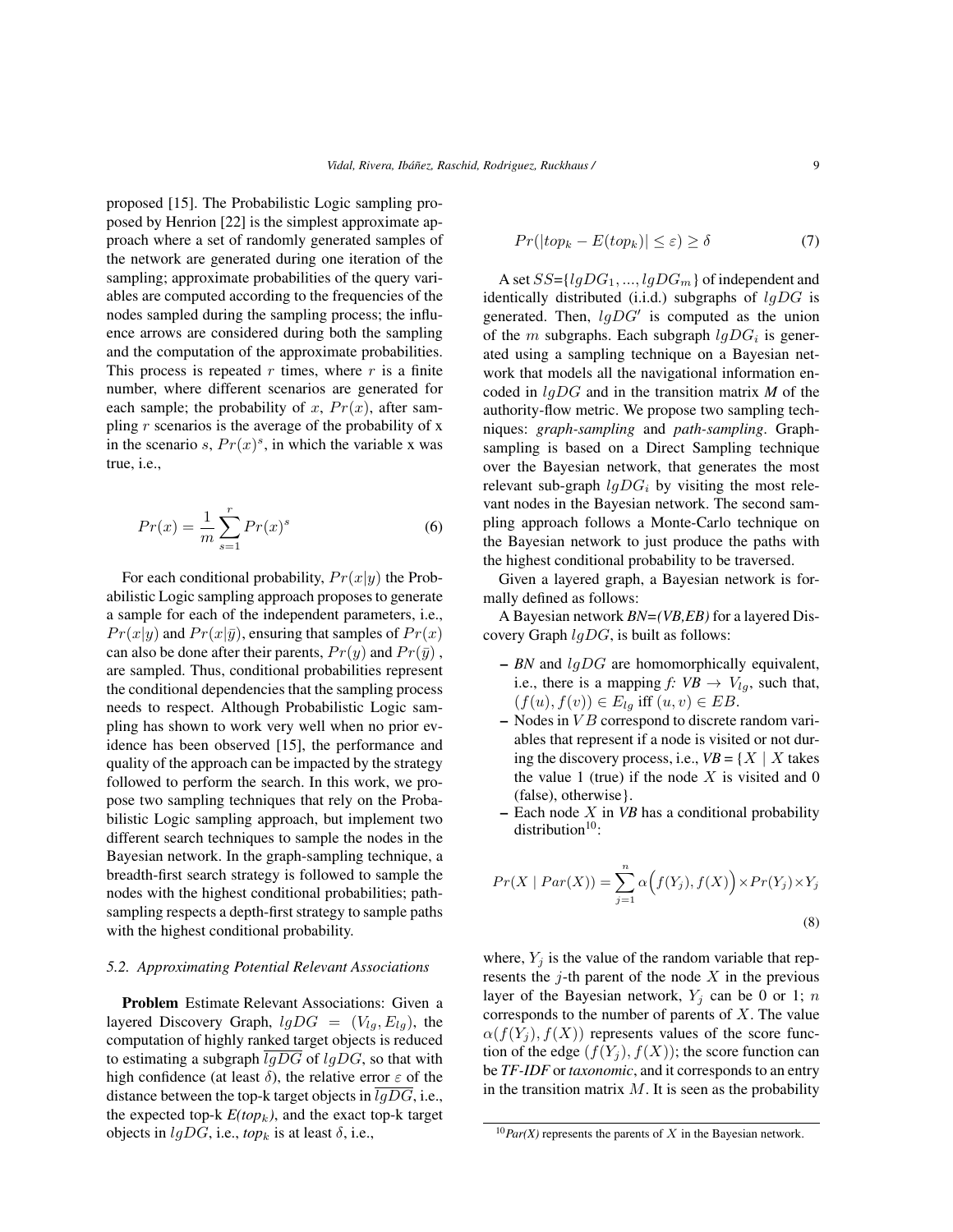to move from  $Y_j$  to X in the Bayesian network. Furthermore, the conditional probability distribution of a node  $X$  represents the collective probability that  $X$  is visited by a random surfer starting from the objects in the first layer of the layered Discovery Graph. Finally, the probability of the nodes in the first layer of the Bayesian network corresponds to a score that indicates the relevance of these objects with respect to the discovery process; these values are represented in the  $R_{ini}$  vector of the ranking metric.

## *5.3. A Graph-Sampling based Ranking Solution*

The first sampling technique traverses the Bayesian network by performing a breadth-first search that visits the nodes with the highest conditional probability. The breadth-first search is based on a Direct Sampling method for a Bayesian network that generates events from the Bayesian network [43].

Given a Bayesian network generated from the layered Discovery Graph  $lgDG$ , the Direct Sampling generates each subgraph  $lgDG_i$ . Direct Sampling selects nodes in  $lqDG_i$  by sampling the variables from the Bayesian network based on the conditional probability of each random variable or node. Algorithm 1 describes the Direct Sampling algorithm.

## Algorithm 1 The Direct Sampling Algorithm

Input: *BN=(VB,EB)* A Bayesian network for a layered discovery graph. **Output:** A subgraph  $lgDG_i$  $TP \leftarrow topologicalOrder(BN);$ for  $X \in TP$  do  $Pr(X|$   $Par(X)) \leftarrow$  $\sum_{j=1}^n \alpha(f(Y_j), f(X)) \times Pr(Y_j) \times Y_j;$ if  $(\Pr(X \mid Par(X))) >= randomNumber)$  then  $X_i \leftarrow 1;$ else  $X_i \leftarrow 0;$ end if end for

Figure 3(a) illustrates the behavior of the graphsampling technique; highlighted nodes correspond to visited notes and comprise a subgraph  $lgDG_i$ . Direct Sampling is performed as follows: initially, all the nodes in the first layer have the same probability to be visited and all of them are considered. All their children or nodes in the second layer are also visited and the conditional probability is computed; nodes with the highest scores survive, i.e.,  $n5$  and  $n7$ . Then, the children of these selected nodes are also visited, and the process is repeated until nodes in the last layer are reached. Note that nodes  $n9$  and  $n11$  are the target objects with the highest values of the lgWP metric and with the highest conditional probability. These nodes are pointed by nodes with high lgWP scores or pointed by many nodes; thus, they are very likely to be visited when the Direct Sampling algorithm is performed.



Fig. 3. Approximate Bayesian Network Inference Techniques

Variables are sampled, following a topological order starting from the variables in the first layer of the Bayesian network; this process is repeated until variables in the last layer are reached. The values assigned to the parents of a variable define the probability distribution from which the variable is sampled. The conditional probability of each node in the last layer of  $lgDG_i$  corresponds to the approximate value of the implemented metric.

Once an iteration  $i$  of the Direct Sampling is finalized, the sampled layered Discovery Graph  $lgDG_i$  =  $(V_i, E_i)$  is created. Nodes in  $V_i$  correspond to the variables sampled during the Direct Sampling process that are connected to a visited variable in the last layer of the Bayesian network. Additionally, for each edge  $(u, v)$  in the Bayesian network that connects nodes  $f(u)$  and  $f(v)$  in  $V_i$ , an edge  $(f(u), f(v))$  is added to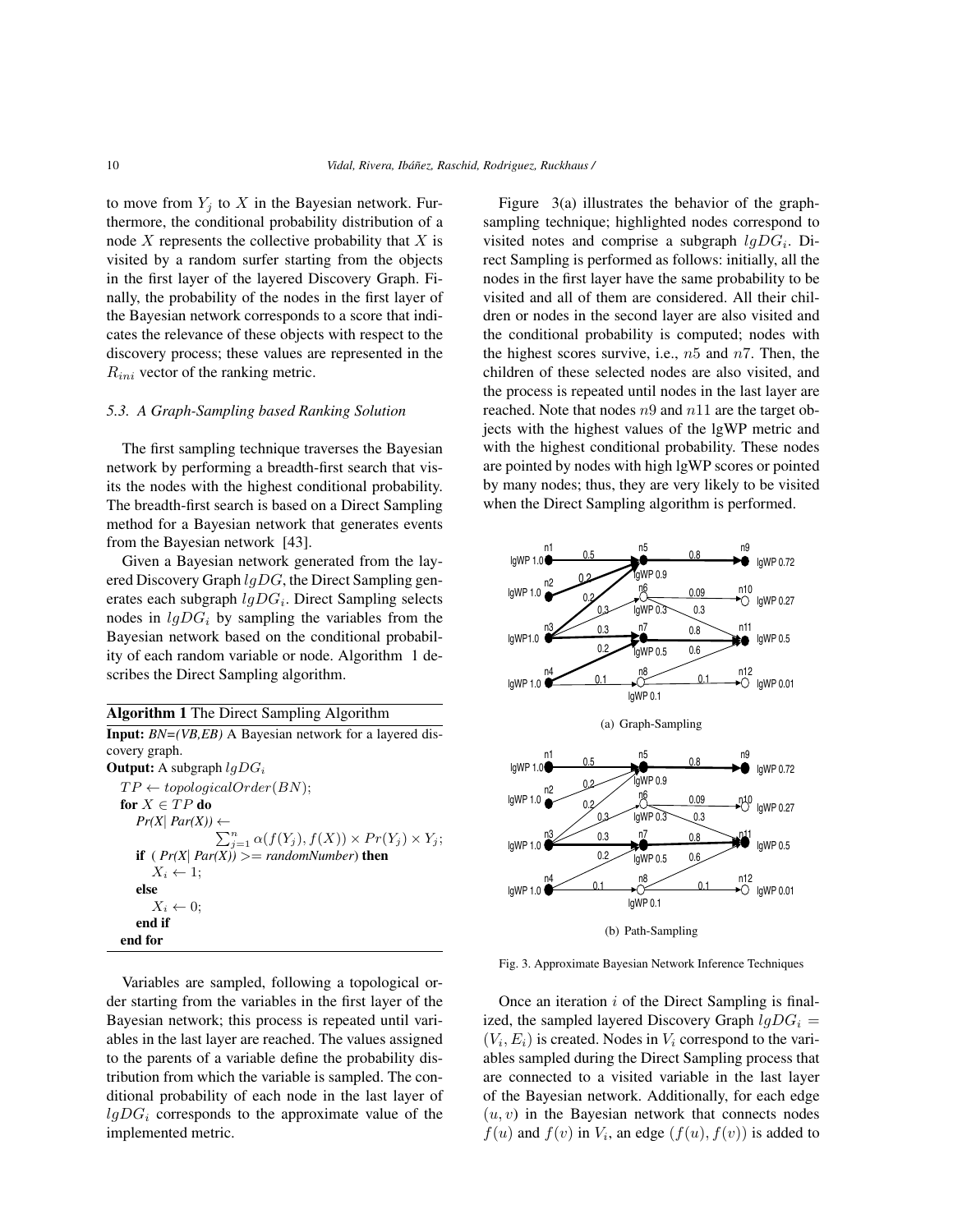$E_i$ . The conditional probabilities of the target objects of each subgraph  $lgDG_i$  correspond to the approximate values of the ranking metric. After all the subgraphs  $lgDG_1, \ldots, lgDG_m$  are computed, an estimate  $lgDG'$  is obtained as the union of these m subgraphs. The approximation of the ranking metric in the graph  $lgDG'$  is computed as the average of the approximate ranking metric values of target objects in the subgraphs  $lgDG_1, \ldots, lgDG_m$ . A bound of the number of iterations or sampled subgraphs is defined in terms of the Chernoff-Hoeffding's bound.

**Theorem 1** Consider a sampled layered graph  $lgDG_i$ , *a term t, and the random variable*  $X_t$ (lgDG<sub>i</sub>) *that equals 1 or 0 when the object* t *is a target object in*  $lgDG_i$  *or not. Let*  $S_t$  *be another random variable that averages the variables*  $X_t$ (*lgDG<sub>i</sub>*) *for the samples*  $lgDG_1, \ldots, lgDG_m$ , *i.e.*,

$$
S_t = \frac{1}{m} \sum_{i=1}^{m} X_t (lgDG_i).
$$
 (9)

*Let* pr *be the probability of a term* t *being a target object of a sample layered graph* lgDG<sup>i</sup> *, i.e.,*  $Pr(X_t(lgDG_i) = 1) = pr$ . Since the sequence  $X_t(lgDG_1), X_t(lgDG_2), \ldots, X_t(lgDG_m)$  *represents a sequence of Bernoulli trials,* pr *corresponds to the probability of success of the trials or the expectation of*  $S_t$  *denoted by*  $E(S_t)$ *. Thus, an upper bound for* m *is the following:*

$$
m \le \frac{\ln(2) - \ln(\Pr(|S_t - E(S_t)| \ge \epsilon))}{2\epsilon^2} \tag{10}
$$

Proof By using the Chernoff-Hoeffding's bound, the size  $m$  of the sample must satisfy the following formula to ensure that the relative error of the estimation of  $E(S_t)$  is greater than some given constant  $\epsilon$  with some probability:

$$
Pr(|S_t - E(S_t)| \ge \epsilon) \le 2e^{(-2m\epsilon^2)} \tag{11}
$$

#### *5.4. A Path-Sampling based Ranking Solution*

Similarly, the path-sampling technique traverses the Bayesian network and approximates each sub-graph  $lgDG_i$  by following a Monte-Carlo based method to generate  $N$  random paths that will comprise the subgraph  $lgDG_i$ . The conditional probability is computed

for each visited node by considering the conditional probability of their parents times the authority-flow values of the edges that comprise the path; independence of the event of visiting each edge is assumed.

The process to generate each random path is defined as follows: Let us sample a collection of i.i.d. paths  $\xi_1, \ldots, \xi_N \sim P$  from *lgDG* as follows: starting with a "particle" at  $X = s$  in the first layer of the result graph lgDG, choose a node X with probability *Pr(X*|  $Par(X)$ )  $\leftarrow \sum_{j=1}^{n} \alpha(f(Y_j), f(X)) \times Pr(Y_j) \times Y_j$ ; and set  $X$  as visited. These statements are repeated until  $Y$ becomes a node in the last layer of the layered graph, i.e., a target object is reached. Algorithm 2 describes the path-sampling technique.

Algorithm 2 The Path-Sampling Algorithm Input: *BN=(VB,EB)* a Bayesian network for a layered discovery graph; N an integer representing the number of paths to sample; L the number of layers of *BN*. **Output:** A subgraph  $lgDG_i$  $Node \leftarrow$  a random sample from events in the first layer of *BN*; *Node.Visited*← true;  $NumberPaths \leftarrow 0;$ while  $NumberPaths \leq N$  do *PathLength*  $\leftarrow 0$ ; while *PathLength* ≤ L do for X ∈ *Node.Children* do  $Pr(X|$   $Par(X)) \leftarrow$  $\sum_{j=1}^n \alpha(f(Y_j), f(X)) \times Pr(Y_j) \times Y_j;$ end for  $Node \leftarrow a$  random sample event X from *Node.Children* such that,  $Pr(X \mid Par(X)) >= randomNumber;$ *Node.Visited* ← true; *NumberPaths* ← *NumberPaths* +1; end while end while

Figure 3(b) illustrates the behavior of the pathsampling technique; highlighted nodes correspond to visited notes and comprise a subgraph  $lgDG_i$ . Pathsampling iterates until  $N$  paths are generated. To generate one path, path-sampling performs as follows: initially, all the nodes in the first layer have the same probability to be visited and one is randomly chosen, suppose it is  $n_3$ . All their children or nodes of this selected node are considered and the conditional probability is computed for all of them; the child node with the highest scores survives, i.e.,  $n7$ . Then, the children of this selected node are also visited, and the process is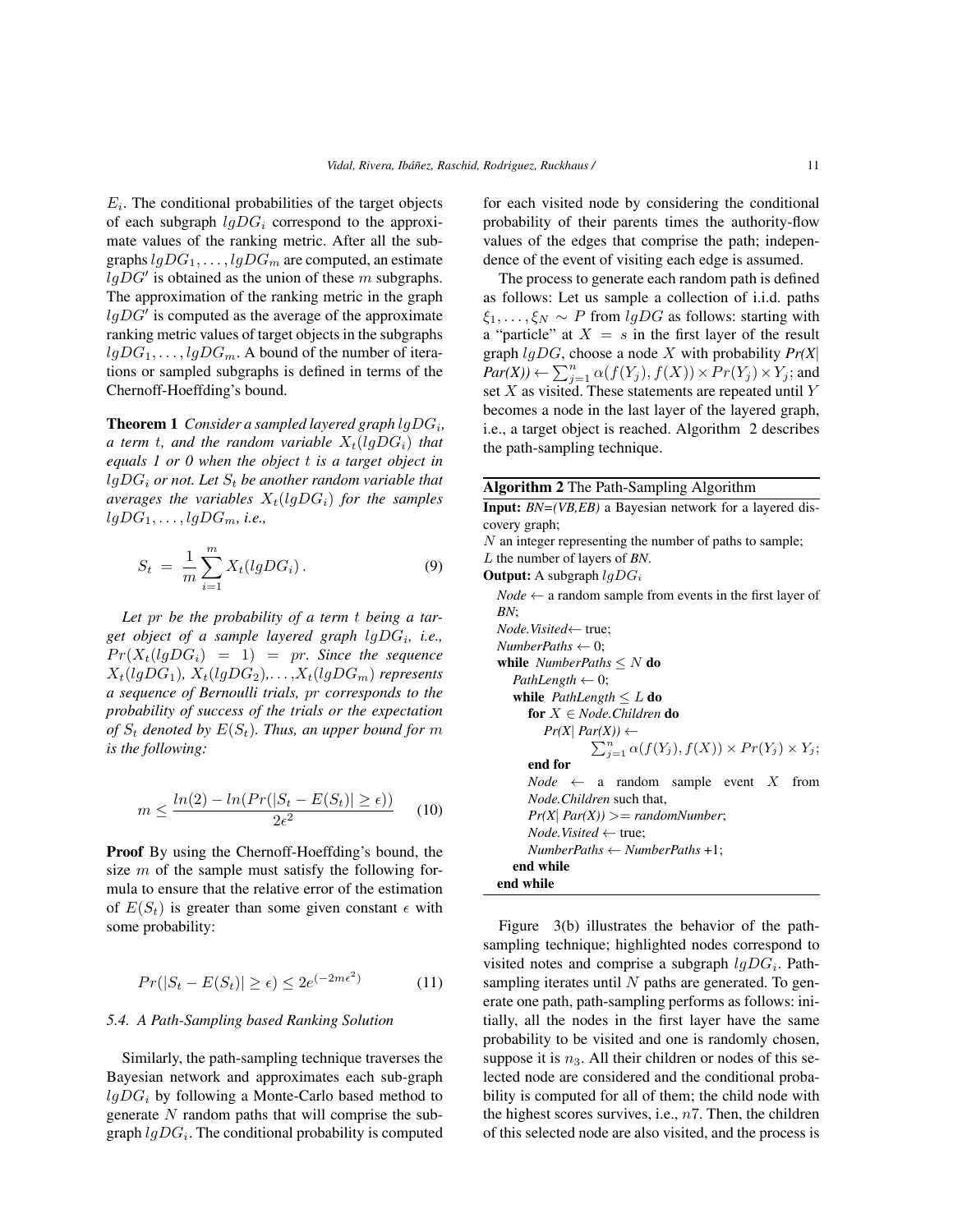repeated until nodes in the last layer are reached. Suppose two paths are required, then nodes  $n9$  and  $n11$ can be reached. Note that these nodes are sink nodes of the paths with the highest values of the lgWP metric and with the highest conditional probability.

Let  $Sp' = {\xi_1, \xi_2, ..., \xi_N}$  be the paths of the layered graph  $lgDG_i$  such that each  $\xi_i$ ,  $1 \leq i \leq N$ , is randomly chosen, with replacement, from the set of paths in the exact layered graph  $lgDG$ .

A sampled graph  $lgDG^{\prime}$  corresponds to the minimal sub-graph of  $lqDG$  that contains only the nodes in  $Sp'$ . A bound of the number of sampled paths is defined in terms of the Chernoff-Hoeffding's bound as follows:

**Theorem 2** *Let*  $X_t(\xi_i)$  *be an independent identically distributed (i.i.d.) binary random variable that has value 1 if the sink node of the path* ξ<sup>i</sup> *is the term* t*, and* 0 otherwise. Let  $S_t$  be another random variable that  $a$ verages variables  $X_t(\xi_i)$  for objects in  $Sp^{'}$ , i.e.,

$$
S_t = \frac{1}{N} \sum_{i=1}^{N} X_t(\xi_i)
$$
 (12)

*Let* pr *be the probability that* t *is the sink node of the path*  $\xi_i$ , *i.e.,*  $Pr(X_t(\xi_i) = 1) = pr$ ; the sequence  $X_t(\xi_1), X_t(\xi_2), \ldots, X_t(\xi_N)$  *represents a sequence of Bernoulli trials and* pr *corresponds to the expectation of*  $S_t$  denoted by  $E(S_t)$ . Thus, an upper bound for the *number of paths to be sampled, i.e.,* N*, is the following and the time complexity of this method is*  $\Theta(N \times L)$ *, where* L *is the number of layers of the layered Discovery Graph.*

$$
N \le \frac{\ln(2) - \ln(\Pr(|S_t - E(S_t)| \ge \epsilon))}{2\epsilon^2} \tag{13}
$$

**Proof** The number of paths to sample,  $N$ , has to satisfy the following formula to ensure that the relative error of the estimation of  $E(S_t)$  is greater than some given constant  $\epsilon$  with some probability:

$$
Pr(|S_t - E(S_t)| \ge \epsilon) \le 2e^{(-2N\epsilon^2)} \tag{14}
$$

## 6. Experimental Evaluation

In this section we show the quality of our proposed discovery techniques. First, we compare the results obtained by our ranking technique with respect to the results obtained by the Manjal system [49]; then, we validate and compare associations discovered by our approach with information published at specialized websites. Finally, we show the behavior of our proposed ranking techniques on bibliographic data. Experiments were executed on a Sun Fire V440 equipped with two UltraSPARC IIIi processors running at 1.593 GHZ with 16 GB RAM. Results are shown for several iterations of the sampling techniques and only for top-k concepts; the number of iterations and the top-k have been experimentally set up; a trade-off between execution time and quality of the results have considered during the configuration of these two parameters.

Experiments were designed under the assumption of the following hypotheses:

- Hypothesis 1: As explained in Section 2, Srinivasan's algorithm relies on MeSH terms that annotate a PubMed publication, to identify the potential novel associations between drugs and diseases, and reduce the space of PubMed publications that need to be traversed during the discovery process. However, many irrelevant publications and MeSH terms can be visited during the search, and a large number of target concepts can be generated. Because our proposed sampling techniques visited only concepts, publications and MeSH terms that are related to highly ranked concepts, and only a small percentage of target concepts have high values of the lgWP metric, we hypothesize: *i*) the concepts highly ranked by our sampling techniques correspond to the ones identified by Manjal, *ii*) the highly ranked target concept will be produced by traversing just a reduced number of the concepts that Manjal will traverse, i.e., by traversing a dense sub-graph that comprises the highly ranked target objects.
- Hypothesis 2: Because the sampling techniques identify highly ranked target concepts, and these concepts correspond to MeSH terms used to annotate publications that are: *i*) annotated with a large number of MeSH terms, or *ii*) indexed by MeSH terms associated with publications related to the input drug, and these terms index a large number of publications. Then, these highly ranked target concepts correspond to diseases that possibly can be treated with the input drug.
- Hypothesis 3: Because the sampling techniques traverse highly ranked intermediate nodes, irrelevant target nodes that are reachable from poorly ranked intermediate nodes, may be discarded dur-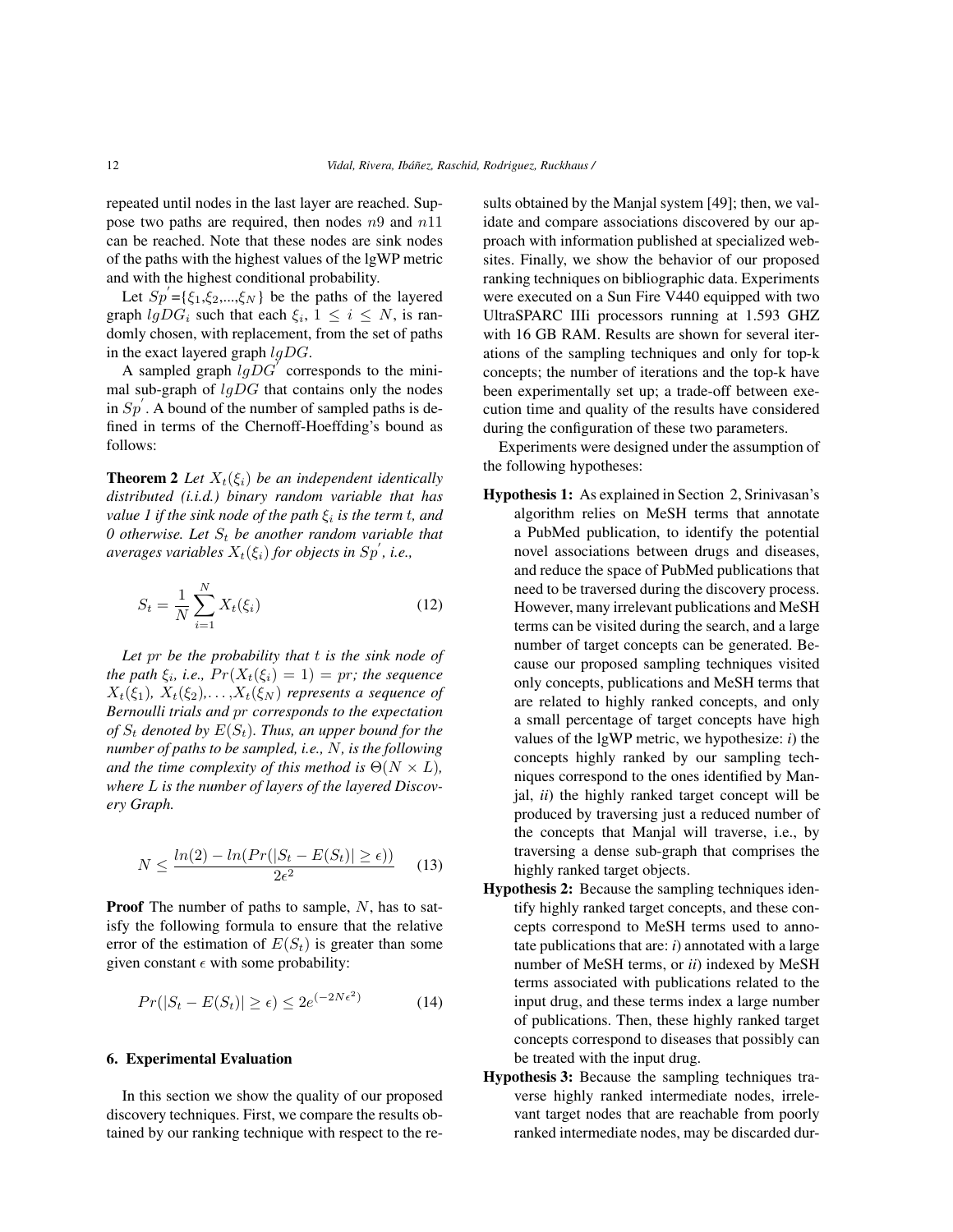ing the sampling. Thus, accuracy of the sampling may be higher than the one reached by computing the exact values of lgPW for the whole graph.

## *6.1. Experiment Configuration*

- Datasets: We used two datasets. The first dataset is comprised of PubMed publications from the NCBI source $^{11}$ , all the Medical Subject Headings (MeSH) terms, and all the links between MeSH terms and PubMed publications (indices and annotations). The second dataset is composed of bibliographic data from DBLP12. In both cases, we stored the datasets in an Oracle 10g database. For the PubMed database, we downloaded all the PubMed publication ids (circa September 2010), and their corresponding MeSH terms, and stored them in two tables, *PubMed\_MeSH* and *MeSH\_PubMed*. The former relates a publications with all the MeSH terms that correspond to their annotations; the later relates MeSH terms to all publications that these terms index. Both tables store the *TF-IDF* score function values.
	- The DBLP data was also stored in four relational tables: *Conferences*, *Year*, *Paper* and *Author*. Relationships between a conference and a paper with a year in which the conference was issued and the paper published, are stored in two tables *C\_Y* and *P\_Y*, respectively. Similarly, the relationships between a paper and the authors of the paper, and the paper and the conference where the paper is published, are stored in the tables *P\_A* and *P\_C*, respectively. Tables *C\_Y*, *P\_Y*, *P\_A* and *P\_C* have an attribute *score* computed from an authority-flow value assigned to each of the relationships that represent these tables, divided by the number of instances in the corresponding table. Figure 4 illustrates the database schemas of the DBLP; relationships are labelled with the authority-flow values considered in this experiment used to compute the score values.
- Query Benchmarks: We ran our ranking-based discovery approach on PubMed data to discover semantic associations between the terms *curcumin*, *gingko*, *aloe*, and *tacrolimus*, and MeSH terms that represent diseases; the sizes of the corresponding layered graphs are reported in Table 1. Layered graphs were built following the criteria

proposed by Srinivasan et al. [49] and explained in Section 2; data from tables *PubMed\_MeSH* and *MeSH\_PubMed* was selected. Additionally, we ran 3 sets of 30 queries against DBLP; layered Discovery Graphs were comprised of 5 layers and at most 876,110 nodes and 4,166,626 edges. Author's names with high, medium and low selectivity were considered; high selectivity means that the author has few publications while low selectivity represents that the author is very productive.

Metrics: We report on performance and quality of our ranking techniques. Performance is measured in terms of runtime, which corresponds to the *user time* produced by the *time* command of the Unix operation system; this value represents the elapsed time between the submission of the query and the output of the target MeSH terms that may correspond to the novel discoveries; time to transfer data from the database to main memory is the dominant contribution to this time metric. Quality is expressed as precision and the values of the normalized top-k Spearman's rho distance metric with ties. Precision measures the percentage of concepts that are produced by the proposed ranking techniques that are present in the ground truth; because we compare lists of the same size, precision and recall have the same values. The normalized top-k Spearman's rho metric with ties, measures how distinct are the orders or permutations of two lists [10]. This metric is defined as follows: let  $\phi_1$  and  $\phi_2$  be 2 top-k lists; each set of tied results is called a bucket. Thus, the ranked lists can be viewed as ranked buckets  $B_1, B_2, \ldots, B_n$ . The position of bucket  $B_i$ , denoted  $pos(B_i)$  is the average location within bucket  $B_i$ . We assign  $\phi(x) = pos(B)$  where  $\phi(x)$  is the rank of term x, and B is the bucket of x.  $\rho$  is the Spearman's rho metric, which is a normalized distance measure that lies in the interval  $[0,1]$ . The following formula represents the normalized Spearman's rho distance metric of top-k lists  $\phi_1$  and  $\phi_2$ :

$$
\rho(\phi_1, \phi_2) = \frac{\left(\sum_{i=1}^k |\phi_1(i) - \phi_2(i)|^2\right)^{1/2}}{\left(\frac{k \times (k+1) \times (2k+1)}{3}\right)^{1/2}} \tag{15}
$$

The maximum value of  $(\sum_{i=1}^{k} |\phi_1(i) - \phi_2(i)|^2)^{1/2}$ occurs when list  $\phi_1$  is the reverse of list  $\phi_2$  and this value corresponds to  $\left(\frac{k \times (k+1) \times (2k+1)}{3}\right)$  $\frac{1}{3}\times(2k+1)\choose 3}^{1/2}$ and the normalized value is equal to 1.0; while a

<sup>11</sup>http://www.ncbi.nlm.nih.gov/

<sup>12</sup>http://www.informatik.uni-trier.de/ ley/db/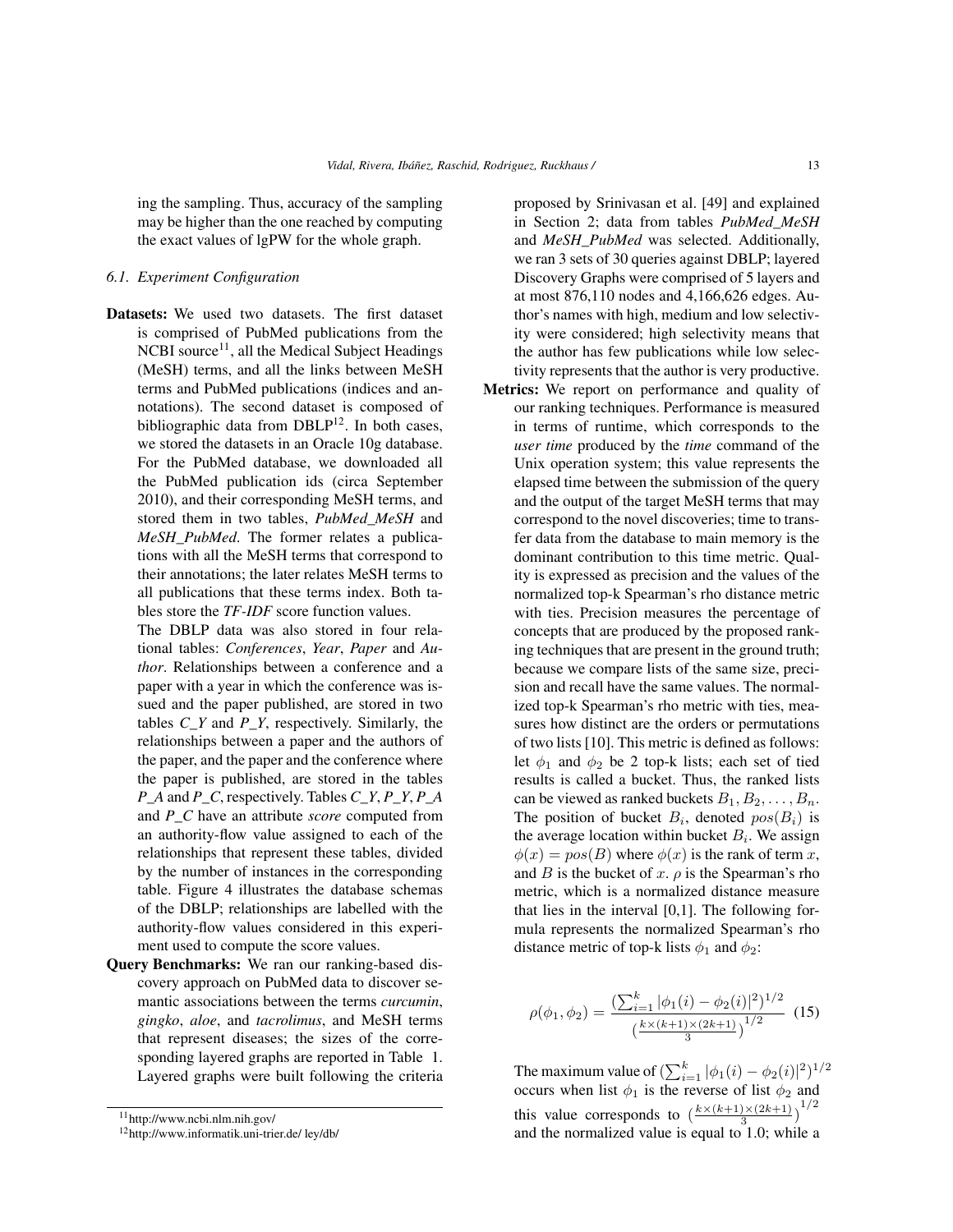value of 0.0 represents that  $\phi_1$  and  $\phi_2$  have exactly the same elements and in the same order.

Implementations: The ranking and sampling techniques were implemented in Java 1.6.1, and the databases were stored in Oracle 10g. To compute the exact and the sampling methods for a given query, the entire graph and the Bayesian network are both kept in main memory.



Fig. 4. The DBLP schema

| MeSH term  | #Nodes    | #Edges     | #Paths      |
|------------|-----------|------------|-------------|
| Curcumin   | 3,107,901 | 10,261,791 | 24,455,484  |
| Gingko     | 1,906,962 | 31,909,304 | 24,548,174  |
| Aloe       | 4,705,163 | 16,027,100 | 22,070,602  |
| Tacrolimus | 5,569,784 | 31.527.717 | 592,211,756 |

Table 1 Size of PubMed Layered Graphs

# *6.2. Effectiveness of the Ranking Techniques with respect to Manjal*

To reproduce the Manjal's results [49], we ran the metric lgWP on a layered Discovery Graph  $lgDG$ of curcumin (5 layers with 3,107,901 nodes and 10,261,791 edges). We ranked the target objects in the graph and observed that our ranking technique was able to produce 4 of the top-5 semantic associations identified by Manjal [49]; our ranking technique exhibits a precision of 80%. Table 2 compares the top-5 target objects discovered by Manjal [49] and the ones discovered by our ranking technique.

Benefits of the graph-sampling technique were also studied; we ran this sampling process for 5 iterations, i.e., 5 sampled subgraphs were computed. Table 3 highlights 4 out of the top-5 MeSH terms identified by Manjal [49], that are also identified by graphsampling. Table 4 reports on the number of target MeSH terms produced by Manjal and the ones produced during each iteration of graph-sampling; graphsampling is able to discover 80% of the top novel

| k              | Manjal Ranking         | lgWP                   |
|----------------|------------------------|------------------------|
|                | <b>Retina</b>          | <b>Testis</b>          |
| $\mathfrak{D}$ | <b>Spinal Cord</b>     | Retina                 |
| 3              | <b>Testis</b>          | <b>Spinal Cord</b>     |
| 4              | <b>Pituitary Gland</b> | Obesity                |
| 5              | <b>Sciatic Nerve</b>   | <b>Pituitary Gland</b> |

Table 2

Curcumin Top-5 MeSH terms- Manjal Ranking [49] versus lgWP Ranking

MeSH terms, while the number of target terms is reduced by up to one order of magnitude. Additionally, the number of nodes visited by the exact solution and by graph-sampling during 5 iterations is reported; also it shows the execution time of each iteration. The exact solution ran in 207.3 secs. while one iteration of the graph-sampling consumed around 60 secs; less than 3% of the graph nodes were visited by one iteration.

Finally, we measured the normalized Spearman's rho distance metric between the top-k MeSH discovered by the Manjal system [49], the exact implementation of the lgWP ranking technique, and the top-k terms produced during each iteration of graphsampling; we report on values of k equal to 5, 10, and 20. In Figure 5(a) we can observe that the normalized Spearman's rho distance is 0.14 for iteration "i=5" indicating that both rankings are very similar; in fact this ranking is even better than the one provided by the exact lgWP solution. However, the similarity between these rankings is lower as k increases; Spearman's rho is almost 0.7 when k is 20.

Similarly, we ran the path-sampling technique to approximate the most relevant links between curcumin and the MeSH terms corresponding to diseases; the sampling process generated between 10 and 60 paths. Table 5 reports the top-10 MeSH terms identified by path-sampling. We can observe that of the top-5 MeSH terms identified by the Manjal system [49] (column 1 in Table 2), up to 4 are also identified among the top-10 MeSH terms identified by the path-sampling.

We also report on the number of target MeSH terms produced by Manjal and the ones produced during each iteration of path-sampling (Table 4). We can observe that path-sampling is able to discover 80% of the top novel MeSH terms, while the number of target terms is reduced by up to three orders of magnitude. Finally, we measured the normalized Spearman's rho distance metric between the top-k MeSH discovered by the Srinivasan's algorithm, the exact implementation of the lgWP ranking technique, and the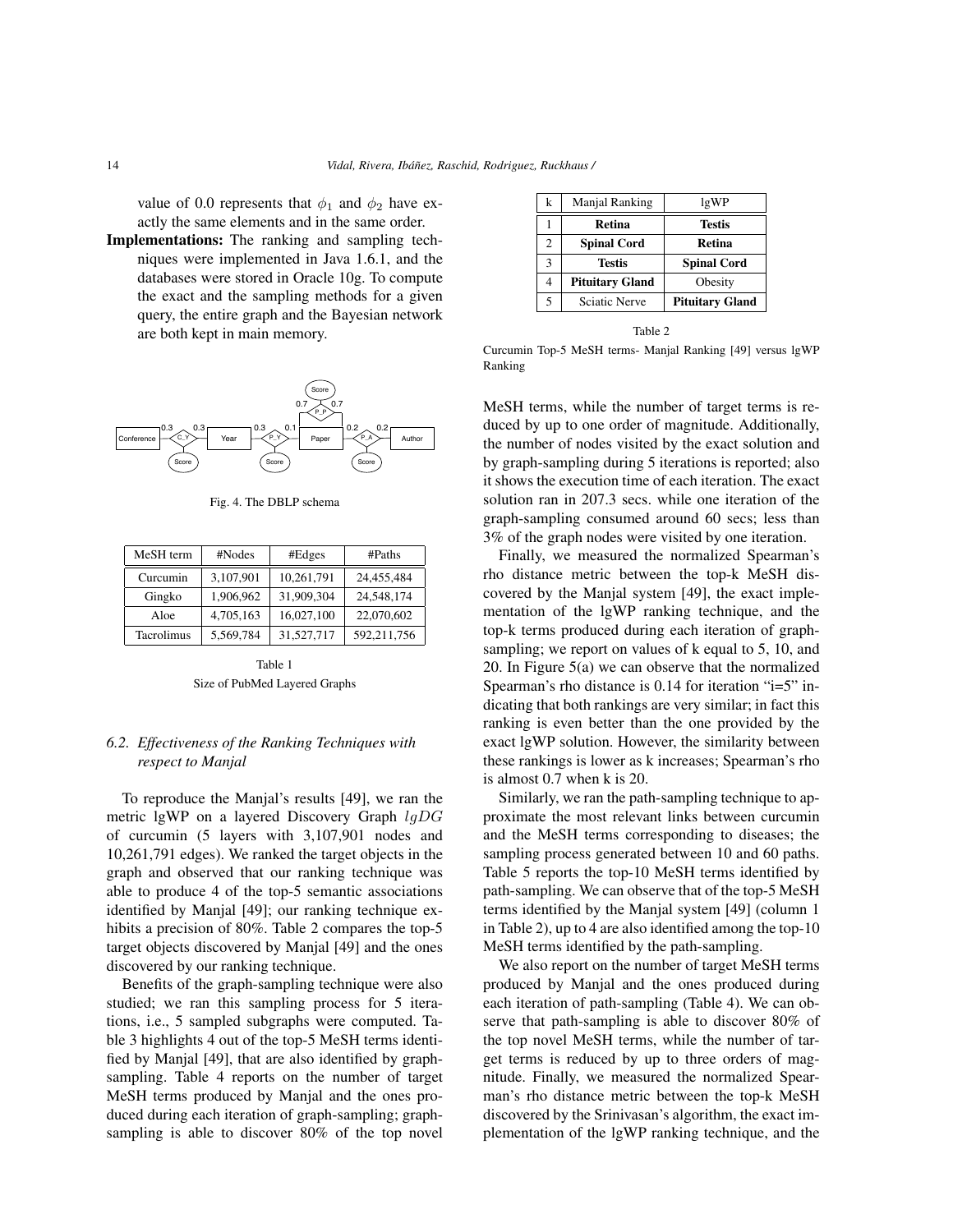| k              | $i=1$              | $i=2$                  | $i=3$                       | $i=4$                  | $i=5$                  |
|----------------|--------------------|------------------------|-----------------------------|------------------------|------------------------|
| 1              | <b>Spinal Cord</b> | <b>Spinal Cord</b>     | <b>Spinal Cord</b>          | <b>Spinal Cord</b>     | <b>Spinal Cord</b>     |
| $\overline{c}$ | Retina             | Retina                 | Retina                      | Retina                 | Retina                 |
| 3              | Pulmonary Alveoli  | Pulmonary Alveoli      | <b>Testis</b>               | <b>Testis</b>          | Pulmonary Alveoli      |
| 4              | <b>Testis</b>      | Astrocytoma            | Glioblastoma                | Pulmonary Alveoli      | <b>Testis</b>          |
| 5              | Astrocytoma        | <b>Pituitary Gland</b> | Pulmonary Alveoli           | Glioblastoma           | <b>Pituitary Gland</b> |
| 6              | Hypothalamus       | Glioblastoma           | Peritonitis                 | <b>Pituitary Gland</b> | Glioblastoma           |
| 7              | Meningitis         | Meningitis             | Astrocytoma                 | Astrocytoma            | Meningitis             |
| 8              | Peritonitis        | Astrocytoma            | Myocarditis                 | Meningitis             | Pulmonary Artery       |
| 9              | Obesity            | Coronary Vessels       | <b>Testicular Neoplasms</b> | Peritonitis            | Neostriatum            |
| 10             | Escherichia coli   | Escherichia coli       | Pituitary Gland             | Anemia                 | Escherichia coli       |

Table 3

Curcumin-Effectiveness of Graph-Sampling Versus Top-5 Manjal's Terms

|                | <b>Target MeSH Terms</b> |        |                        |         |           |
|----------------|--------------------------|--------|------------------------|---------|-----------|
| Manjal         | 570                      |        |                        |         |           |
| Graph-Sampling | $i=1$                    | $i=2$  | $i=3$                  | $i=4$   | $i=5$     |
|                | 4.21%                    | 6.66%  | 8.59%                  | 10.70%  | 12.45%    |
| Path-Sampling  | $i=10$                   | $i=20$ | $i=30$                 | $i=40$  | $i=60$    |
|                | 1.40%                    | 2.98%  | 4.9%                   | 5.96%   | 7.01%     |
|                | <b>Visited Nodes</b>     |        |                        |         |           |
| Exact lgWP     | 3,107,900                |        |                        |         |           |
| Graph-Sampling | $i=1$                    | $i=2$  | $i=3$                  | $i=4$   | $i=5$     |
|                | 0.28%                    | 0.59%  | 0.89%                  | 1.19%   | 1.49%     |
| Path-Sampling  | $i=10$                   | $i=20$ | $i=30$                 | $i=40$  | $i=60$    |
|                | 0.001%                   | 0.003% | 0.004%                 | 0.006%  | $0.009\%$ |
|                |                          |        | Execution Time (secs.) |         |           |
| Exact lgWP     |                          |        | 230.7                  |         |           |
| Graph-Sampling | $i=1$                    | $i=2$  | $i=3$                  | $i=4$   | $i=5$     |
|                | 26%                      | 52.44% | 77.58%                 | 105.33% | 130%      |
| Path-Sampling  | $i=10$                   | $i=20$ | $i=30$                 | $i=40$  | $i=60$    |
|                | 10.14%                   | 21.41% | 32.68%                 | 43.95%  | 66.49%    |

Table 4

Efficiency of the RankingTechniques Curcumin-Sampling Techniques

top-k terms produced during each iteration of pathsampling; we report on values of k equal to 5, 10 and 20. In Figure 5(b) we can observe that the normalized Spearman's rho distance is slightly different when 30, 40, 50 or 60 paths are sampled.

#### *6.2.1. Discussion*

In this experiment we can observe that the lgWP is able to assign the highest scores to 4 of the top-5 terms identified by the Majal system. This indicates that the sub-graph generated by the local ranking performed by the Srinivasan's algorithm where only top $M B$  are considered during the search, is approximated by the sub-graph comprised of nodes with high values of lgWP. However, as can be seen in Table 4 only a reduced number of nodes comprised this sub-graph; thus, the sampling techniques exploit this property, and are able to accurately approximate this sub-graph and reach a great number of the top-5 novel MeSH terms just by visiting a small number of intermediate nodes. In fact, it can be seen from Figure 5, that graphsampling seems to better approximate the Srinivasan's algorithm discoveries than the exact computation of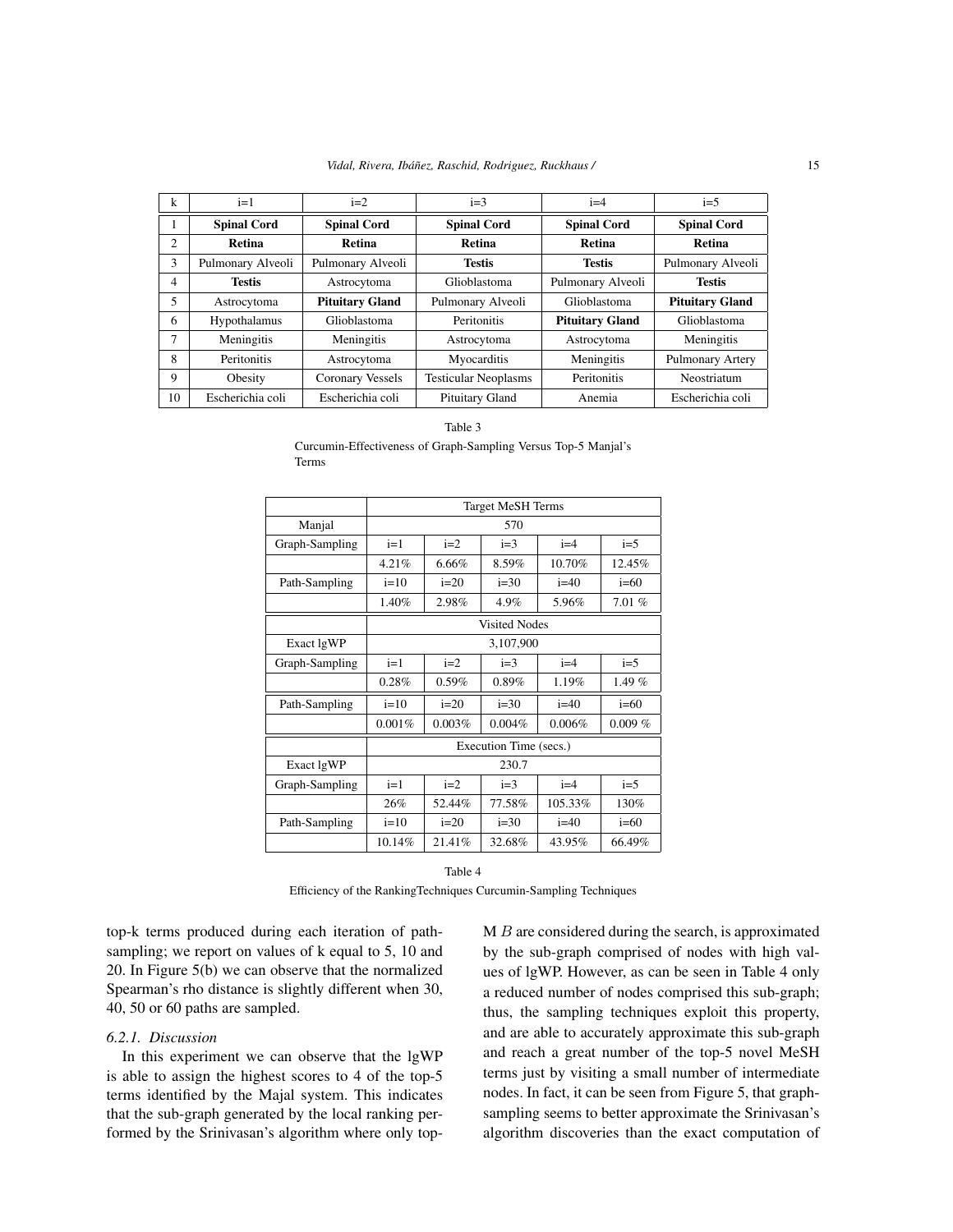| k  | $i=10$             | $i=20$                       | $i=30$                       | $i=40$                 | $i=50$                       | $i=60$                 |
|----|--------------------|------------------------------|------------------------------|------------------------|------------------------------|------------------------|
|    | <b>Spinal Cord</b> | Anemia                       | Obesity                      | Anemia                 | <b>Testis</b>                | <b>Testis</b>          |
| 2  | Hypothalamus       | Obesity                      | <b>Testis</b>                | Obesity                | <b>Pituitary Gland</b>       | <b>Pituitary Gland</b> |
| 3  | Hyperinsulinism    | Glomerulonephritis           | <b>Pituitary Gland</b>       | <b>Pituitary Gland</b> | <b>Spinal Cord</b>           | Obesity                |
| 4  | Diaphragm          | <b>Graves Disease</b>        | Retina                       | <b>Spinal Cord</b>     | Obesity                      | Anemia                 |
|    | Tonsil             | <b>Graft vs Host Disease</b> | <b>Graft vs Host Disease</b> | <b>Testis</b>          | Coronary Vessels             | Coronary Vessels       |
| 6  | <b>Gills</b>       | Astrocytoma                  | Astrocytoma                  | Retina                 | Hypothalamus                 | Retina                 |
|    | Shigella flexneri  | Uremia                       | Pulmonary Artery             | Coronary Vessels       | <b>Graft vs Host Disease</b> | Hypothalamus           |
| 8  | Bursa of Fabricius | Diabetic Angiopathies        | Crohn Disease                | Pulmonary Alveoli      | Chimera                      | Glomerulonephritis     |
| 9  |                    | Toxoplasmosis                | Pseudomonas Infections       | Glomerulonephritis     | Ovarian Follicle             | Parkinson Disease      |
| 10 |                    | Teratoma                     | Parkinson Disease            | Parkinson Disease      | Celiac Disease               | <b>Cystic Fibrosis</b> |

Table 5 Curcumin- Effectiveness of Path-Sampling Technique



Fig. 5. Quality of Sampling versus the Manjal System for the MeSH Curcumin. Spearman's Rho Values compare Top-5, Top-10, Top-15 and Top-20 Produced by Manjal and by the Proposed Sampling Techniques.

the lgPW metric. Finally, these results also suggest that these techniques can converge in few iterations; for example, path-sampling just needs to sample a small percentage of paths to reach a high accuracy, less than 1% of all the paths in the layered graph.

# *6.3. Effectiveness of the Ranking Techniques to Predict Novel Discoveries*

We have also studied the quality of our proposed approach for the MeSH terms *gingko*, *aloe* and *tacromilus*; because there are no reported results for these three substances for the Manjal system, we consider as ground truths, associations with diseases that have been published by diverse specialized websites or databases.

# *6.3.1. Effectiveness of Ranking Techniques for Gingko*

First, we report the results for gingko; ground truths correspond to rankings published by the Mayo Clinic public website<sup>13</sup>. The layered Discovery Graph for gingko is composed of 1,906,962 nodes and 31,909,304 edges, i.e., this graph is more dense than the curcumin layered Discovery Graph. Table 6 shows the ground truth considered in this experiment, while Table 7 presents the top-10 MeSH terms ranked by the exact implementation of the lgWP ranking technique. We can observe that: *i*) one out of the two diseases for which there is a strong scientific evidence of the use of gingko is ranked between the top-10 terms; *ii*) two diseases for which there is an unclear scientific evidence are identified; and *iii*) three diseases where gingko is used based on tradition or theory, are also discovered. We note that our ranking technique was able to highly

<sup>13</sup>http://www.mayoclinic.com/health/gingko-biloba/NS\_patientgingko/DSECTION=evidence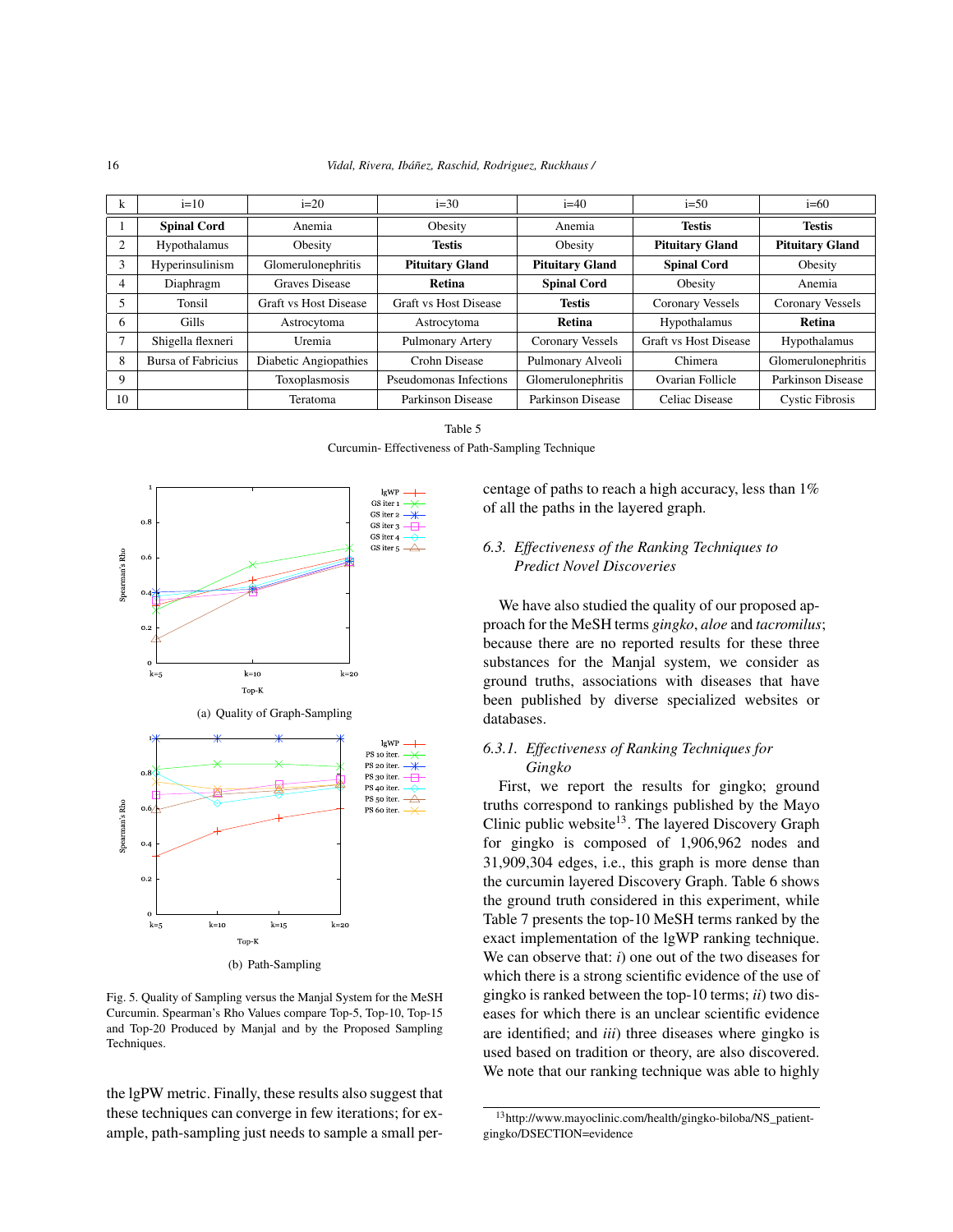| <b>NIH Ranking</b>               | Evidence              |  |  |  |  |  |  |
|----------------------------------|-----------------------|--|--|--|--|--|--|
| <b>Intermittent Claudication</b> | A                     |  |  |  |  |  |  |
| <b>Alzheimer Disease</b>         | A                     |  |  |  |  |  |  |
| <b>Brain Diseases</b>            | $\overline{B}$        |  |  |  |  |  |  |
| Hemorrhoids                      | $\overline{C}$        |  |  |  |  |  |  |
| <b>Memory Disorders</b>          | $\overline{C}$        |  |  |  |  |  |  |
| <b>Altitude Sickness</b>         | $\overline{c}$        |  |  |  |  |  |  |
| Asthma                           | $\overline{C}$        |  |  |  |  |  |  |
| <b>Cardiovascular Diseases</b>   | $\overline{\text{c}}$ |  |  |  |  |  |  |
| Chemotherapy                     | $\overline{C}$        |  |  |  |  |  |  |
| Venous Insufficiency             | $\mathbf C$           |  |  |  |  |  |  |
| <b>Cocaine-Related Disorders</b> | $\overline{C}$        |  |  |  |  |  |  |
| Deafness                         | $\overline{C}$        |  |  |  |  |  |  |
| Depressive Disorder              | $\overline{C}$        |  |  |  |  |  |  |
| Diabetic Neuropathies            | $\overline{C}$        |  |  |  |  |  |  |
| <b>Diabetes Mellitus</b>         | $\overline{C}$        |  |  |  |  |  |  |
| Hypertension                     | $\overline{C}$        |  |  |  |  |  |  |
| Neoplasms                        | T                     |  |  |  |  |  |  |
| Carcinoma                        | T                     |  |  |  |  |  |  |
| <b>Colorectal Neoplasms</b>      | T                     |  |  |  |  |  |  |
| Arthritis                        | T                     |  |  |  |  |  |  |
| Table 6                          |                       |  |  |  |  |  |  |

Ground Truths for Gingko - A: strong scientific evidence; B: good scientific evidence; C: unclear scientific evidence; T: uses based on tradition or theory; NR: no reported.

| k              | lgWP                     | Evidence     |
|----------------|--------------------------|--------------|
| 1              | Carcinoma                | T            |
| $\overline{2}$ | <b>Diabetes Mellitus</b> | C            |
| 3              | <b>Neosplasms</b>        | T            |
| $\overline{4}$ | Leukemia                 | <b>NR</b>    |
| 5              | <b>Hypertension</b>      | C            |
| 6              | <b>Breast Neoplasms</b>  | NR.          |
| $\overline{7}$ | <b>Alzheimer Disease</b> | $\mathsf{A}$ |
| 8              | <b>Liver Neoplasms</b>   | NR.          |
| 9              | <b>Arthritis</b>         | T            |
| 10             | Adenocarcinoma           | <b>NR</b>    |
|                | Table 7                  |              |

Effectiveness of lgWP for Gingko. Top-5 MeSH terms Ranked by lgWP using exact solution are compared to Ground Truths for Gingko.

rank Alzheimer Disease for which there seems to be a strong scientific evidence of the usage of gingko.

In addition, Table 8 reports on visited nodes and execution time of 5 iterations of the sampling techniques. The exact solution ran in 536 secs., while one iteration of the graph-sampling techniques consumed around 161 secs. and the path-sampling consumed around 55% of the time consumed by the exact solution; the number of visited nodes by one iteration is at most one order of magnitude less than the number of nodes in the whole layered graph. It is important to notice that although path-sampling just visited a small number of paths, the majority of the runtime was consumed loading the graph in main memory.

Additionally, we could observe that the precision is 60% in each iteration, but something important to highlight is that after iteration "i=2", the MeSH term Alzheimer Disease is among the top-10 terms discovered by the graph-sampling technique; however, in the rest of the iterations, the quality of the ranking does not increase. We hypothesize that this is because the gingko layered Discovery Graph is very dense and there are many different ways to reach important nodes from the terms in the first layer. Furthermore, pathsampling was able to rank Alzheimer Disease as fourth after sampling 30 paths; four of the MeSH terms in Table 8, were identified in this iteration.

## *6.3.2. Effectiveness of Ranking Techniques for Aloe Vera*

Similarly, we ran the ranking techniques for aloe vera; ground truths correspond to rankings published by the Mayo Clinic public website  $14$ . We executed path-sampling for 10 and 60 paths, graph-sampling for 1 and 2 iterations, and the exact ranking; Table 9 reports on the precision with respect to the ground truths. We observed that the exact ranking techniques could reach a precision of up to 33%. The majority of the terms discovered by these techniques correspond to terms whose evidence is based on tradition or theory; thus, the discoveries may help to support the veracity of these traditions. Finally, we compared the top-5 terms identified by the sampling techniques with respect to the top-5 terms identified by the exact technique; both techniques were able to reach up to 60% of precision with respect to the exact ranking of lgWP, while the number of visited nodes is up to five orders of magnitude less than the exact solution.

## *6.3.3. Effectiveness of Ranking Techniques for Tacrolimus*

Finally, we studied the term tacrolimus; ground truths for this drug were taken from medical publications, and the RDF dataset *LinkedCT* (circa September 2010). Tacrolimus is an immunosuppressive drug which is usually used after liver, kidney and bone transplants to avoid immune system reactions; also it is used to prevent Graft-vs-Host Disease in patients after bone marrow transplantation [59], and to treat Crohn's disease<sup>15</sup>. Furthermore, tacrolimus may have the potential to be used in the treatment of Alzheimer's disease [61], and there are evidences of the development

<sup>14</sup>http://www.mayoclinic.com/health/aloe-vera/NS\_patientaloe/DSECTION=evidence

<sup>15</sup>http://www.nlm.nih.gov/medlineplus/druginfo/meds/a601117.html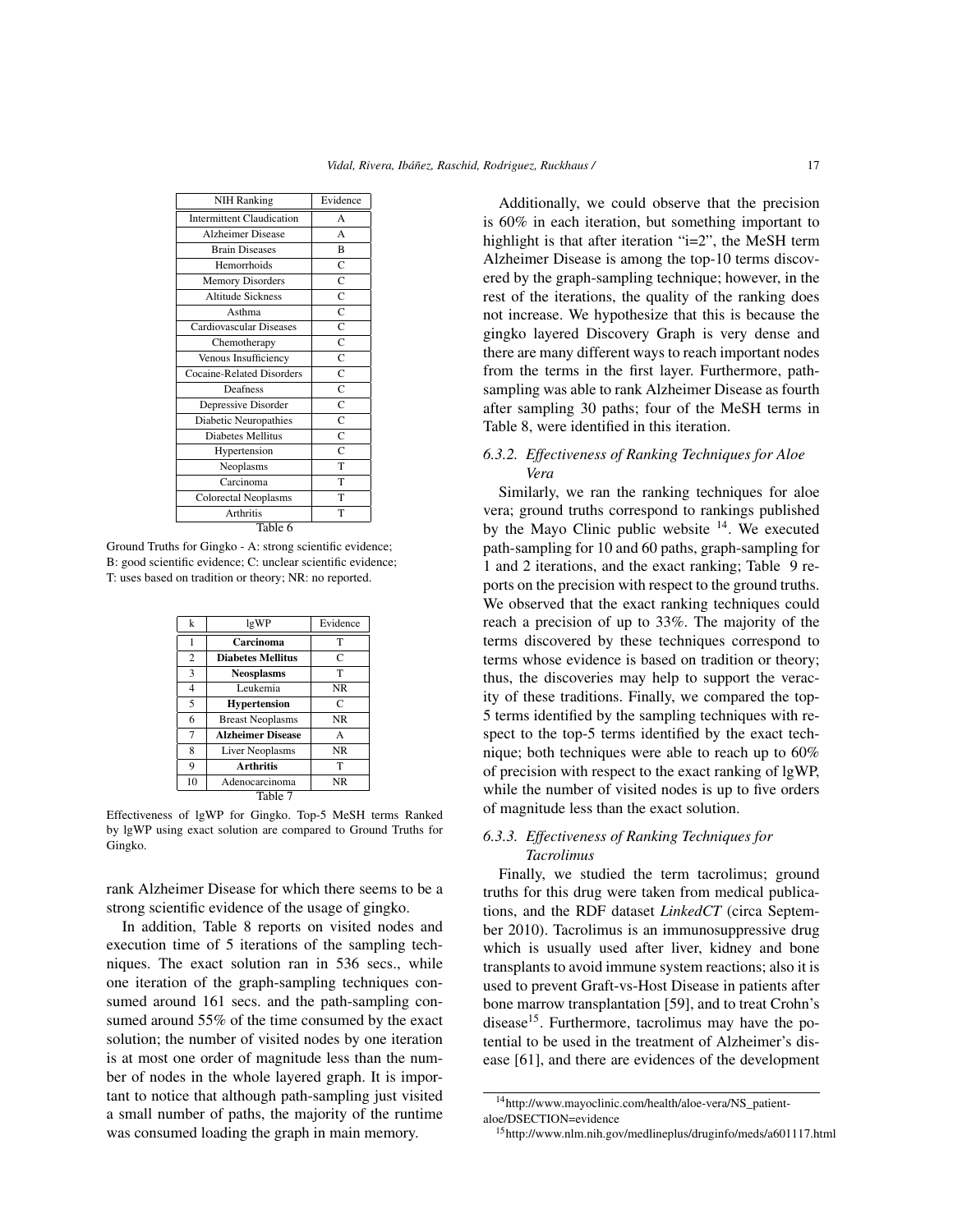| Technique      | % Visited Nodes   |        |           |            |        | % Execution Time |        |        |         |         |
|----------------|-------------------|--------|-----------|------------|--------|------------------|--------|--------|---------|---------|
| Exact          | 906,962           |        |           |            | 536.00 |                  |        |        |         |         |
|                | <b>Iterations</b> |        |           | Iterations |        |                  |        |        |         |         |
| Graph-Sampling | $i=1$             | $i=2$  | $i=3$     | $i=4$      | $i=5$  | $i=1$            | $i=2$  | $i=3$  | $i=4$   | $i=5$   |
|                | 10.87%            | 22.81% | 34.95%    | 47.01%     | 60.66% | 30.03%           | 59.38% | 89.55% | 118.28% | 148.32% |
|                | Iterations        |        |           | Iterations |        |                  |        |        |         |         |
| Path-Sampling  | $i=10$            | $i=20$ | $i=30$    | $i=40$     | $i=50$ | $i=10$           | $i=20$ | $i=30$ | $i=40$  | $i=50$  |
|                | 0.002%            | 0.004% | $0.007\%$ | 0.01%      | 0.01%  | 55.59%           | 55.97% | 56.34% | 56.52%  | 57.27%  |

| I |  |
|---|--|
|---|--|

Efficiency of lgWP for Gingko. Sampling Techniques are compared to Exact Solution.

|                | Precision  |       |               |         |        |
|----------------|------------|-------|---------------|---------|--------|
| Exact          | 30%        |       |               |         |        |
|                | Iterations |       |               | # Paths |        |
| Graph-Sampling | $i=1$      | $i=2$ | Path-Sampling | $i=10$  | $i=60$ |
|                | 20%        | 26%   |               | 33%     | 20%    |

Table 9 Effectiveness for Aloe. Precision of the Ranking Techniques

of Diabetes Mellitus in the first 2 months after renal transplants [48].

In our experiments, we can observe that the exact lgWP ranking technique ranked among 2,228 terms: Leukemia as second, Diabetes Mellitus as third, Kidney Failure as 15th, Graft-vs-Host Disease as 22th and Alzheimer Disease as 31st. Although the layered graph for tacrolimus is very large and is composed of 592,211,756 paths, path-sampling was able to rank: Leukemia as the top-1, Diabetes Mellitus as second, Alzheimer Disease as 12th and Graft vs Host Disease as 16th, by just sampling 30 paths. Additionally, graph-sampling ranked among 88 terms: Leukemia as the top-1, Graft-vs-Host Disease as fourth, Kidney Failure as seventh, Autoimmune Disease as 14th and Crohn's disease as 30th, in just one iteration. The number of nodes visited by graph-sampling was 85,087 during iteration 1, while path-sampling only generated 60 paths. Table 10 summarizes these results.

Additionally, we queried the *LinkedCT* dataset<sup>16</sup> and retrieved the clinical trials and the diseases for which the effects of tacrolimus were studied. *LinkedCT* is an RDF dataset of the Cloud of Linked Data, which maintains the trials published by the *ClinicalTrials.gov* web site and their corresponding links to *DBpedia*, *Drug-Bank*, *Diseasome*, *DailyMed*, *GeoNames*, *PubMed*, etc. First, we ran a SPARQL query against *LinkedCT* to output the diseases (condition\_name) associated with a clinical trial whose drug (intervention) is tacrolimus; the answer is comprised of 70 diseases. Then, we compared the top-15 terms identified by our ranking techniques with respect to these 70 diseases, and computed the percentage of the discovered terms, i.e., the precision of the discovered terms with respect to the diseases retrieved from *LinkedCT*; Table 11 reports these values. We can see that among the top-15 terms identified by our ranking techniques, at least 40% correspond to associations already published in *LinkedCT*; for up to 75% of the rest of the top-15 terms, there is a bibliographical evidence of the relationship between the corresponding term and tacrolimus.

Second, we retrieved the references of the condition names in *DBpedia* or *Diseasome* that are associated with a clinical trial whose drug (intervention) is tacrolimus; we obtained 6 diseases. These references were created by using the linking technique proposed by Hassanzadeh et al. in [20]. We notice that our technique is able to detect all least 50% of the links found by the Hassanzadeh's approach for tacrolimus. Additionally, we could identify 9 more links that this technique was unable to find. This indicates that our proposed ranking techniques provide a possible solution to the problem of discovery meaningful links or validating existing links between data in the Cloud of Linked Data. Finally, we report on the number of vis-

<sup>16</sup>http://linkedct.org/index.html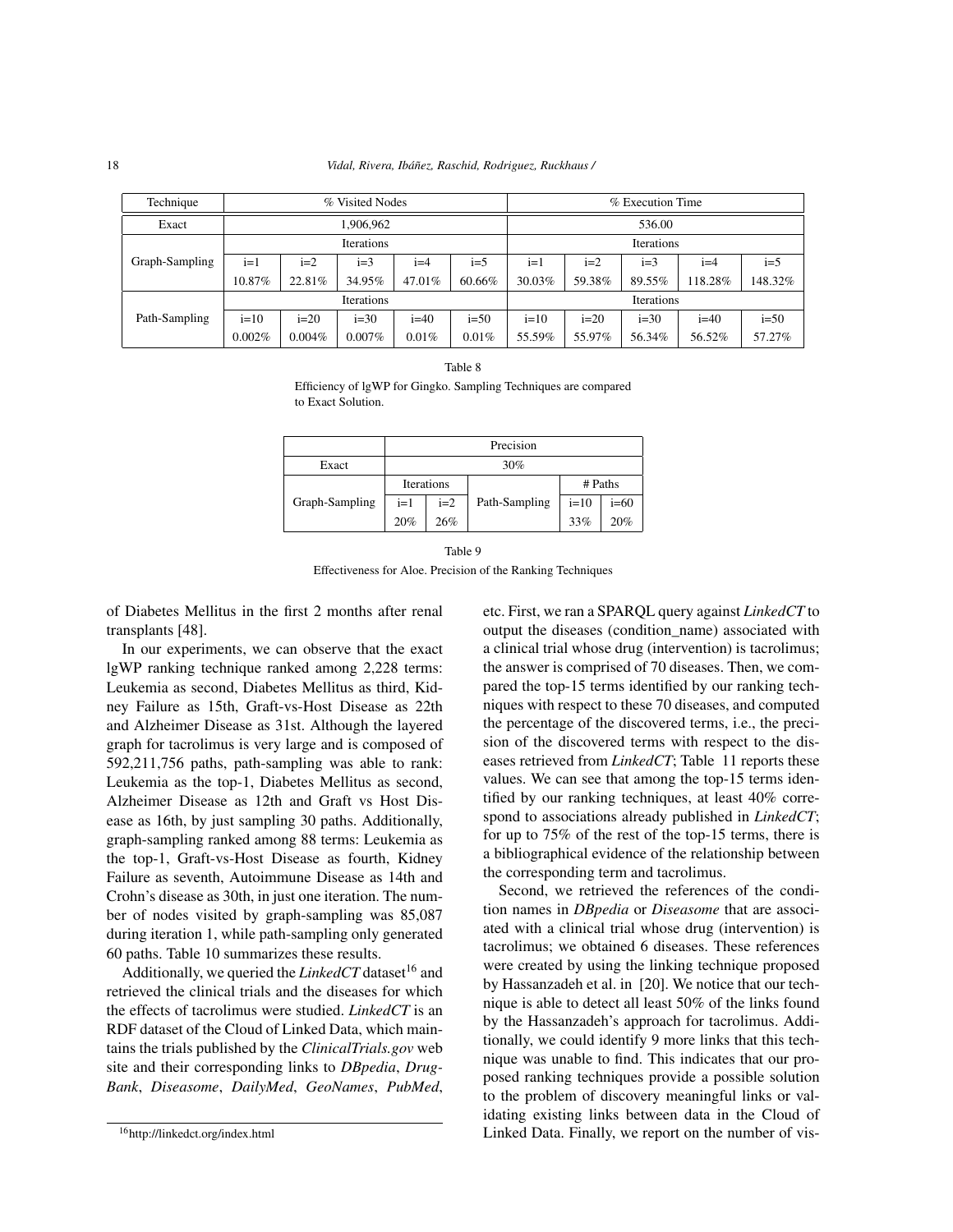| <b>Baseline</b>               | Exact lgWP                   | Graph-Sampling              | Path-Sampling                |
|-------------------------------|------------------------------|-----------------------------|------------------------------|
| Leukemia                      | Leukemia (2nd)               | Leukemia (2nd)              | Leukemia (1st)               |
| Diabetes Mellitus             | Diabetes Mellitus (3rd)      | Diabetes Mellitus (9th)     | Diabetes Mellitus (2nd)      |
| Autoimmune Disease            | Autoimmune Disease (18th)    | Autoimmune Disease (14th)   | Autoimmune Disease (14th)    |
| Liver Transplant              | Liver Disease (35th)         | Liver Disease (18th)        |                              |
| Kidney Transplant             | Kidney Disease (20th)        | Kidney Disease (3rd)        | Kidney Disease (9th)         |
| <b>Bone Marrow Transplant</b> | Bone Marrow Disease (399th)  |                             |                              |
| Graft-vs-Host Disease         | Graft-vs-Host Disease (22th) | Graft-vs-Host Disease (1st) | Graft-vs-Host Disease (15th) |
| Crohn's Disease               | Crohn's Disease (70th)       | Crohn's Disease (20th)      | Crohn's Disease (27th)       |
| Alzheimer's Disease           | Alzheimer's Disease (31st)   | Alzheimer's Disease (44th)  |                              |

|  |  | Table |  |
|--|--|-------|--|
|--|--|-------|--|

Effectiveness for Tacrolimus. Ranking Techniques are compared to Baseline of Scientific Publications

| Technique      | Precision w.r.t.  |        |                   | Precision w.r.t.      | #Visited Nodes    |           |
|----------------|-------------------|--------|-------------------|-----------------------|-------------------|-----------|
|                | LinkedCT Data     |        |                   | LinkedCT Dereferences |                   |           |
| Exact          | 40%               |        |                   | 50%                   | 5,569,784         |           |
|                | <b>Iterations</b> |        | <b>Iterations</b> |                       | <b>Iterations</b> |           |
| Graph-Sampling | $i=1$             | $i=2$  | $i=1$             | $i=2$                 | $i=1$             | $i=2$     |
|                | 40%               | 66%    | $75\%$            | 75%                   | $0.83\%$          | $1.80\%$  |
|                | <b>Iterations</b> |        | Iterations        |                       | Iterations        |           |
| Path-Sampling  | $i=30$            | $i=60$ | $i=30$            | $i=60$                | $i=30$            | $i=60$    |
|                | 73%               | 53%    | 50%               | 75%                   | 0.002%            | $0.005\%$ |

Table 11 Tacrolimus-Efficiency and Effectiveness of the Ranking Techniques

ited nodes; as in previous experiments, we observe that the sampling techniques visited up to 4 orders of magnitude less nodes than the exact solution, providing an efficient solution to the problem of estimating novel associations between drugs and diseases.

# *6.3.4. Discussion*

In these three experiments we can observe the effectiveness of the ranking metric lgWP; in many cases high scores are assigned to associations reported by different sources, i.e., scientific publications, specialized web sites, RDF datasets or linked datasets. However, it can also be observed that a large number of publications directly related to the studied drugs or substances, can be irrelevant. Our techniques do not only discover novel potential associations between terms, but they also contribute to filter irrelevant concepts, and provide a solution for searching relevant publications or sources of scientific data that corroborate existing associations between drugs and diseases.

# *6.4. Effectiveness of the Ranking Techniques on Bibliographic Data*

Additionally, we consider DBLP bibliographic data, and ran the exact ranking and the sampling techniques to discover associations between a given author and the most relevant conferences where this author has published at least one paper. We ran 3 sets of 30 queries and compared the ranking produced by the exact solution and the rankings produced by the sampling techniques; layered Discovery Graphs were comprised of 5 layers with at most 876,110 nodes, 4,166,626 edges, and 28,690 paths. Author's names with high, medium and low selectivity were considered; a highly selective name corresponds to an author with less than 10 publications, and a low selective name is associated with more than 300 publications.

The top-5 conferences associated with each author were computed by using the exact ranking and the approximation produced by graph-sampling and pathsampling during 6 iterations; a conference is among the most important conferences of a given author, if the conference has had several editions and the author has published several papers in the conference. Ta-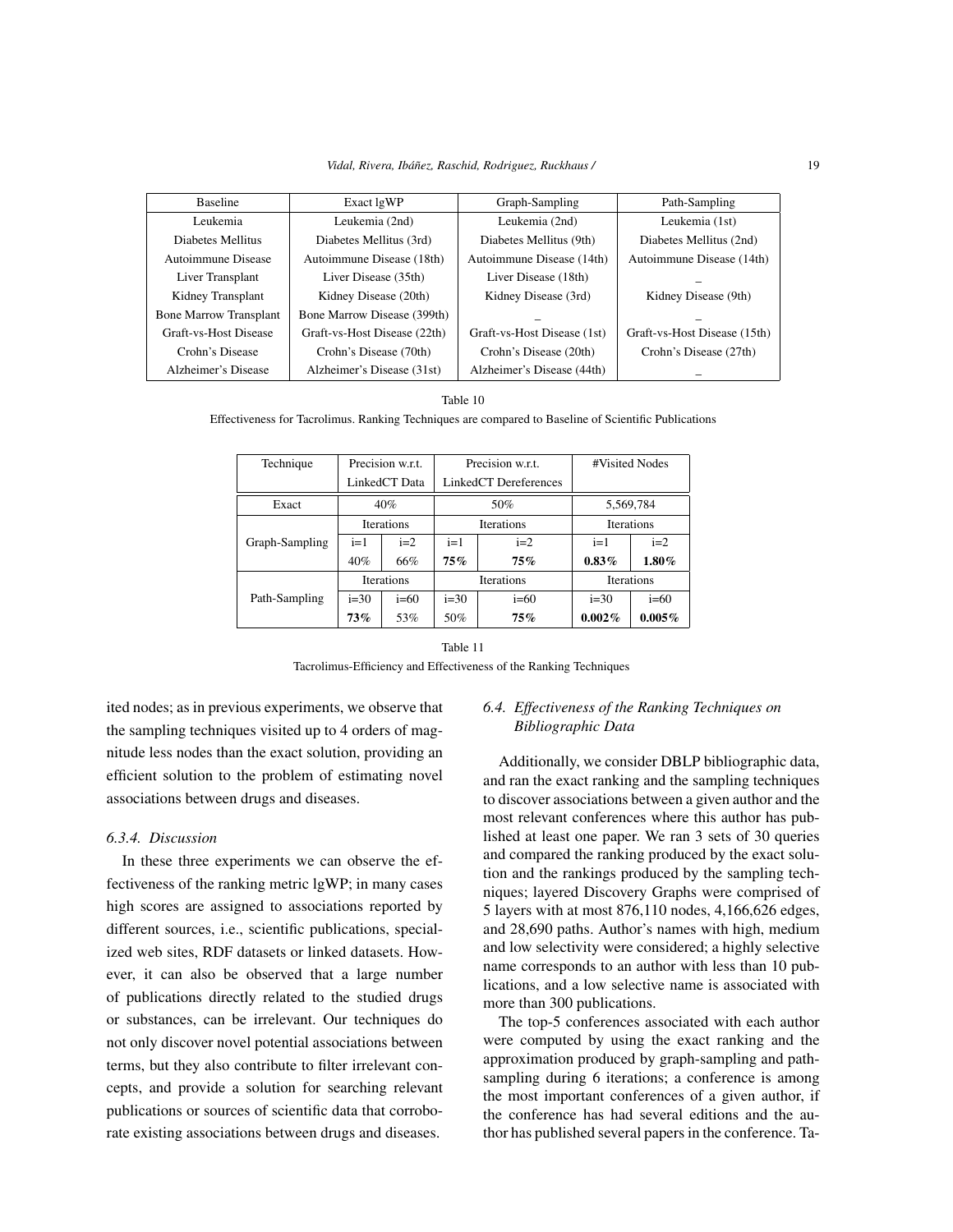

Fig. 6. DBLP- Spearman's rho of Graph-Sampling and Path-Sampling (Average;Standard Deviation)

ble 12 reports the average precision and standard deviation of the approximate top-5 conferences with respect to the exact top-5. We can observe that graphsampling is able to identify almost 65% of the top-5 conferences after iteration 3, and path-sampling by just producing 250 paths, is able to reach a precision of up to 82%; precision increases with the number of samplings reaching up to 98%. Additionally, we measured Spearman's rho of the top-5 terms produced by the sampling techniques with regards to the top-5 produced by the exact solution; Figure 6 shows the average Spearman's rho and the standard deviation. We can observe that the orderings given by the sampling techniques are close to the ones given by the exact solution, e.g., after producing 8,000 paths, path-sampling produced a top-5 list whose order is almost the same to the one given by the exact solution.

Furthermore, Figures 7(a) and 7(b) report the execution time of graph-sampling and path-sampling; these values include the time to load the graph and the execution time. We can observe that both graphsampling and path-sampling, are able to reach a precision up to 98%, and produce a ranking relatively close to the exact ranking after the second iteration of these two algorithms; the execution time of the exact technique is one order of magnitude greater than the time of two iterations. These results suggest that the proposed discovery techniques provide an effective and efficient solution to the problem of identifying associations between terms also in the bibliographic domain.

#### *6.4.1. Discussion*

In this experiment we can observe that even the bibliographic data is not annotated with controlled vocabularies as MeSH, the authority-flow based metric is able to capture the topology of graph that represents the relationships between concepts, and provide meaningful rankings. As in previous experiments, only a reduced number of associations are possibly relevant; thus, the effectiveness of sampling techniques that only visit the terms that point to these relevant nodes are required. As shown in Table 12 and Figure 7(b), our sampling techniques seem to achieve this requirement and efficiently and effectively identify the top-k terms.

#### 7. Conclusions and Future Work

In this paper we have presented an authority-flow based ranking metric that considers the topology of the data connections as well as the semantic annotations of the data, to identify potential novel annotations. Biological objects (e.g., genes or proteins) or clinical trials are annotated with controlled vocabulary terms from ontologies such as GO, MeSH, SNOMED; many of these datasets have been made available in the Cloud of Linked Data, and their intra- and interdatasets links induce graphs that capture meaningful knowledge. Thus, techniques that consider the topology of these links may be useful to explain existing phenomena, identify anomalies and potentially lead to a new discovery. This hypothesis was corroborated in this paper with two types of datasets, one comprised of scientific publications and their annotations, and another composed of bibliographic data; target concepts that were part of dense sub-graphs correspond to relevant concepts reported in specialized sources of data.

To identify the nodes that may be part of these dense sub-graphs, we propose an authority-flow ranking metric which ranks target objects in terms of the authority transferred from their parents. We could observe that this ranking technique is able to discriminate among a large number of potential relevant concepts, those that have been shown as relevant by Literature-based approaches as Manjal, or reported in scientific websites, datasets or publications. We also could see that from a large number of possible relevant concepts, a very small number is actually relevant. So, approximate techniques able to efficiently guide the search into the space of these relevant concepts are required; based on our experimental results, we could say that our proposed approximate ranking techniques meet this requirement and are able to efficiently traverse this space and identify the potential relevant concepts reported by other techniques or specialized sources of data. In some cases, the provided approximation is even better than the one found when the exact computation of the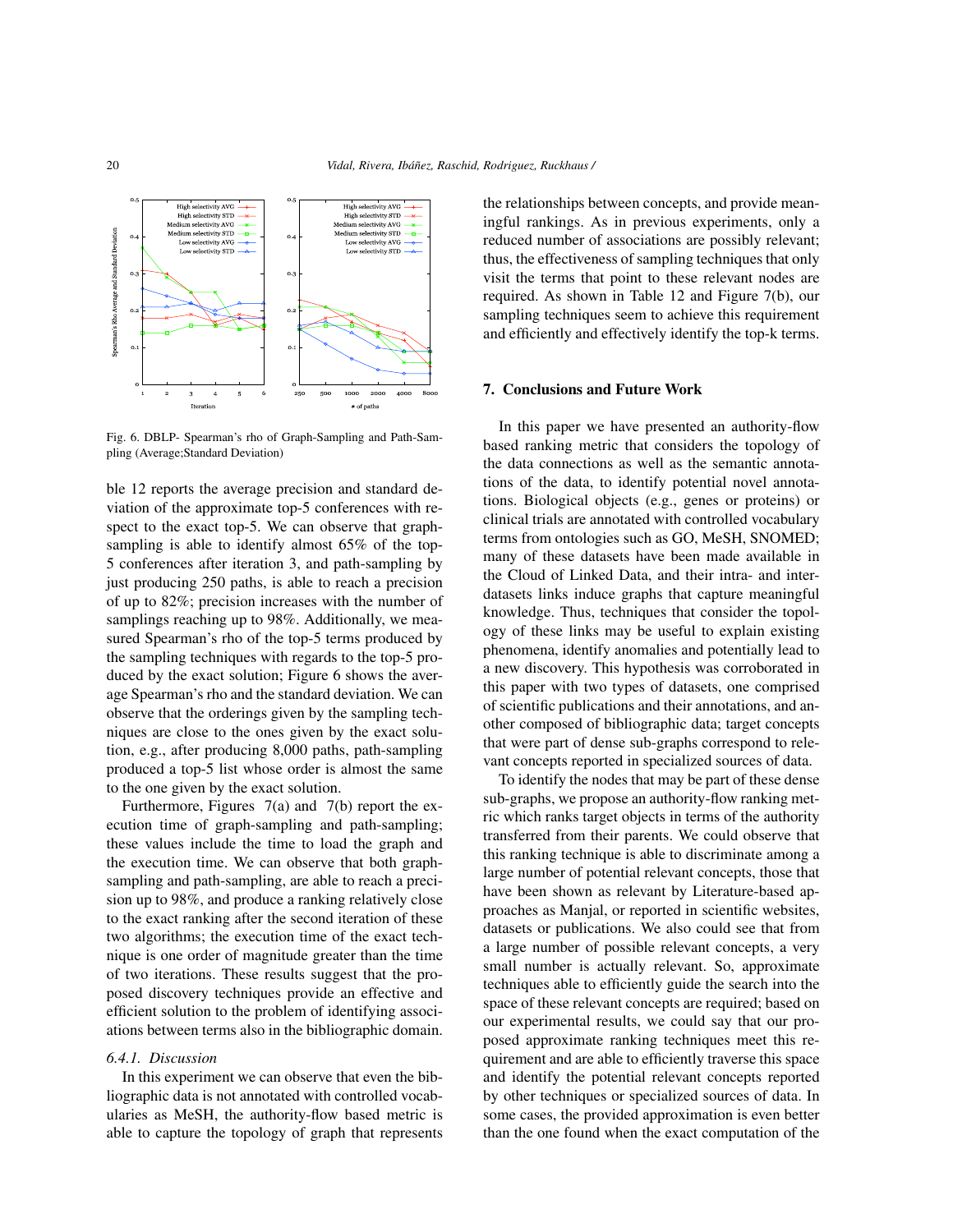*Vidal, Rivera, Ibáñez, Raschid, Rodriguez, Ruckhaus /* 21

|                | Selectivity | $i=1$     | $i=2$     | $i=3$     | $i=4$     | $i=5$     | $i=6$     |
|----------------|-------------|-----------|-----------|-----------|-----------|-----------|-----------|
| Graph-Sampling | high        | (39; 40)  | (48:38)   | (63; 35)  | (81;25)   | (82;25)   | (87;19)   |
|                | medium      | (34;29)   | (56; 33)  | (68:30)   | (72;28)   | (87;19)   | (89;15)   |
|                | low         | (64:35)   | (66:36)   | (75:31)   | (80;29)   | (80;28)   | (81;28)   |
|                | Selectivity | $i = 250$ | $i = 500$ | $i=1,000$ | $i=2,000$ | $i=4,000$ | $i=8,000$ |
| Path Sampling  | high        | (43:38)   | (66:33)   | (79:30)   | (87;19)   | (91:13)   | (96:8)    |
|                | medium      | (66; 32)  | (75:28)   | (83;23)   | (92;12)   | (98;5)    | (98;4)    |
|                | low         | (82;26)   | (90;25)   | (94;20)   | (95;18)   | (95;18)   | (95;18)   |

Table 12

DBLP- Precision of Graph-Sampling and Path-Sampling DBLP(Average;Standard Deviation)



(a) DBLP Graph-Sampling Execution Time (secs.)

(b) DBLP Path-Sampling Execution Time (secs.)

Fig. 7. DBLP- Execution Time Exact Ranking versus Sampling Techniques (Time secs.)

ranking metric lgWP was performed. Additionally, the experimental results suggest that the approximate techniques can converge in few iterations; in many cases, just a sample that corresponds to less than 1% of all population is needed to reach high levels of accuracy. Although we could observe that these techniques are very efficient in terms of the number of visited nodes, the same savings are not observed in the execution time. The cause of this undesirable behavior is that the time to transfer data from the database to main memory is the dominant contribution to the execution time of a discovery request. So, these techniques should be extended to retrieve from the database only the concepts that contribute to the computation of the relevant target objects. Also, the semantics encoded in the controlled vocabularies used to annotate the objects, may play an important role in the discovery process. Thus, score functions able to capture relatedness between annotations should be also considered; these semantic functions could reduce even more the search space and increase the effectiveness of the techniques. We note that in our experimental evaluation the impact of the semantics encoded in the ontologies was not reported; we just focused on showing the effects of the topology of the links. Nevertheless, we also conducted preliminary experiments considering the *taxonomic* score function defined in Section 4.1; the accuracy of the discoveries was increased in cases where the current techniques performed poorly.

In the future, we plan to apply these techniques to inter-links between several datasets in the Cloud of Linked Data, as well as define semantic similarity measures to reflect the semantics encoded in the ontologies used to annotate the biological concepts and support an *Open World Assumption* reasoning process. Further, the sampling techniques should be also enhanced with the capability to reduce not only the traversed nodes, but also to retrieve only the relevant objects from the dataset. So, these sampling techniques will be incorporated to existing semantic management approaches to only retrieve the elements that will be part of the sub-graph that includes the potential novel concepts. Finally, our current approach implements a blocking query execution engine, where results are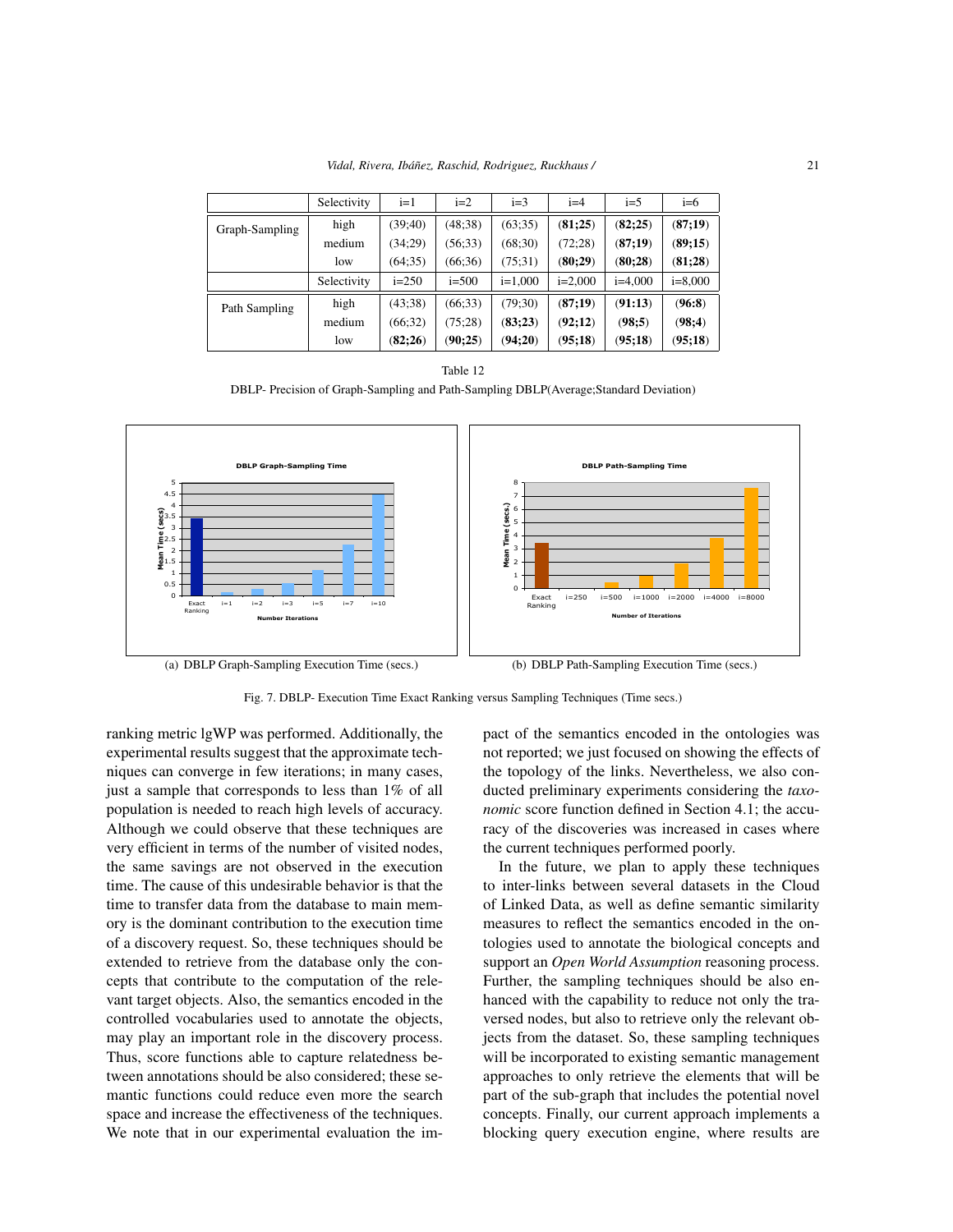produced only after all the data is received from the sources. This decision impacts on both execution time and quality of the answer. In the future we plan to develop adaptive and dynamic approaches able to adapt the ranking process to unexpected data transfers and discontinuous data arrivals.

#### References

- [1] H. Alani, D. Dupplaw, J. Sheridan, K. O'Hara, J. Darlington, N. Shadbolt, and C. Tullo. Unlocking the potential of public sector information with semantic web technology. In *ISWC/ASWC*, pages 708–721, 2007.
- [2] S. Brin and L. Page. The anatomy of a large-scale hypertextual web search engine. *Computer Networks*, 30(1-7):107–117, 1998.
- [3] M. Chavira, A. Darwiche, and M. Jaeger. Compiling relational bayesian networks for exact inference. *Int. J. Approx. Reasoning*, 42(1-2):4–20, 2006.
- [4] J. Cheng and M. J. Druzdzel. Ais-bn: An adaptive importance sampling algorithm for evidential reasoning in large bayesian networks. *CoRR*, abs/1106.0253, 2011.
- [5] K.-H. Cheung, H. R. Frost, M. S. Marshall, E. Prud'hommeaux, M. Samwald, J. Zhao, and A. Paschke. A journey to semantic web query federation in the life sciences. *BMC Bioinformatics*, 10(S-10), 2009.
- [6] A. Darwiche. Conditioning algorithms for exact and approximate inference in causal networks. In *UAI*, pages 99–107, 1995.
- [7] L. Ding, D. DiFranzo, A. Graves, J. Michaelis, X. Li, D. L. McGuinness, and J. A. Hendler. Twc data-gov corpus: incrementally generating linked government data from data.gov. In *WWW*, pages 1383–1386, 2010.
- [8] Disease Ontology. http://diseaseontology.sourceforge.net.
- [9] EHR Ontology. http://trajano.us.es./ isabel/EHR/EHRRM.owl.
- [10] R. Fagin, R. Kumar, and D. Sivakumar. Comparing top k lists. In *SODA*, pages 28–36, 2003.
- [11] D. Fogaras, B. Rácz, K. Csalogány, and T. Sarlós. Towards scaling fully personalized pagerank: Algorithms, lower bounds, and experiments. *Internet Mathematics*, 2(3), 2005.
- [12] L. Getoor and C. P. Diehl. Introduction to the special issue on link mining. *SIGKDD Explorations*, 7(2), 2005.
- [13] The Gene Ontology. http://www.geneontology.org/.
- [14] K.-I. Goh, M. E. Cusick, D. Valle, B. Childs, M. Vidal, and A.-L. Barabasi. The human disease network. *Proceedings of the National Academy of Sciences of the United States of America*, 104:8685–8690, 2007.
- [15] H. Guo and W. Hsu. A survey of algorithms for real-time bayesian network inference. In *In In the joint AAAI-02/KDD-02/UAI-02 workshop on Real-Time Decision Support and Diagnosis Systems*, 2002.
- [16] C. Halaschek-Wiener, B. Aleman-Meza, I. B. Arpinar, and A. P. Sheth. Discovering and ranking semantic associations over a large rdf metabase. In *VLDB*, pages 1317–1320, 2004.
- [17] J. Han, X. Yan, and P. S. Yu. Mining, indexing, and similarity search in graphs and complex structures. In *ICDE*, page 106, 2006.
- [18] J. Hannemann and J. Kett. Linked data for libraries. In *IFLA World Library and Information Congress*, 2010.
- [19] O. Hassanzadeh, A. Kementsietsidis, L. Lim, R. J. Miller, and M. Wang. A framework for semantic link discovery over relational data. In *CIKM*, pages 1027–1036, 2009.
- [20] O. Hassanzadeh, A. Kementsietsidis, L. Lim, R. J. Miller, and M. Wang. Linkedct: A linked data space for clinical trials. In *Proceedings of the WWW2009 workshop on Linked Data on the Web (LDOW2009)*, 2009.
- [21] T. Heath and C. Bizer. *Linked Data: Evolving the Web into a Global Data Space*. Synthesis Lectures on the Semantic Web. Morgan & Claypool Publishers, 2011.
- [22] M. Henrion. Propagating uncertainty in bayesian networks by probabilistic logic sampling. *Uncertainty in Artificial Intelligence 2*, page 149Ð163, 1988.
- [23] H. Hu, X. Yan, Y. H. 0003, J. Han, and X. J. Zhou. Mining coherent dense subgraphs across massive biological networks for functional discovery. In *ISMB (Supplement of Bioinformatics)*, pages 213–221, 2005.
- [24] G. Jeh and J. Widom. Simrank: a measure of structural-context similarity. In *KDD*, pages 538–543, 2002.
- [25] J. Jiang and D. Conrath. Semantic similarity based on corpus statistics and lexical taxonomy. *CoRR*, cmp-lg/9709008, 1997.
- [26] J. M. Kleinberg. Authoritative sources in a hyperlinked environment. *J. ACM*, 46(5):604–632, 1999.
- [27] G. Kobilarov, T. Scott, Y. Raimond, S. Oliver, C. Sizemore, M. Smethurst, C. Bizer, and R. Lee. Media meets semantic web - how the bbc uses dbpedia and linked data to make connections. In *ESWC*, pages 723–737, 2009.
- [28] M. Kuramochi and G. Karypis. Finding frequent patterns in a large sparse graph\*. *Data Min. Knowl. Discov.*, 11(3):243– 271, 2005.
- [29] D. Lin. An information-theoretic definition of similarity. In *ICML*, pages 296–304, 1998.
- [30] Y. Lin and M. J. Druzdzel. Stochastic sampling and search in belief updating algorithms for very large bayesian networks. In *Working Notes of the AAAI Spring Symposium on Search Techniques for Problem Solving Under Uncertainty and Incomplete Information, Stanford University, Stanford, California,*, pages 77–82, 1999.
- [31] Medical Subject Heading (MeSH). http://www.nlm.nih/gov/mesh.
- [32] V. Momtchev, D. Peychev, T. Primov, and G. Georgiev. Expanding the pathway and interaction knowledge in linked life data. In *International Semantic Web Challenge*, 2009.
- [33] J. L. Moore, F. Steinke, and V. Tresp. A novel metric for information retrieval in semantic networks. In *ESWC Workshops*, pages 65–79, 2011.
- [34] S. Moral and A. Salmerón. Dynamic importance sampling in bayesian networks based on probability trees. *Int. J. Approx. Reasoning*, 38(3):245–261, 2005.
- [35] O. C. Organization. GALEN common reference model.
- [36] R. Parundekar, C. Knoblock, and J. L. Ambite. Linking the deep web to the linked dataweb. In *AAAI Spring Symposium Series*, 2010.
- [37] T. Pedersen, S. V. S. Pakhomov, B. T. McInnes, and Y. Liu. Measuring the similarity and relatedness of concepts in the medical domain: Ihi 2012 tutorial overview. In *IHI*, pages 879– 880, 2012.
- [38] V. Pekar and S. Staab. Taxonomy learning factoring the structure of a taxonomy into a semantic classification decision. In *COLING*, 2002.